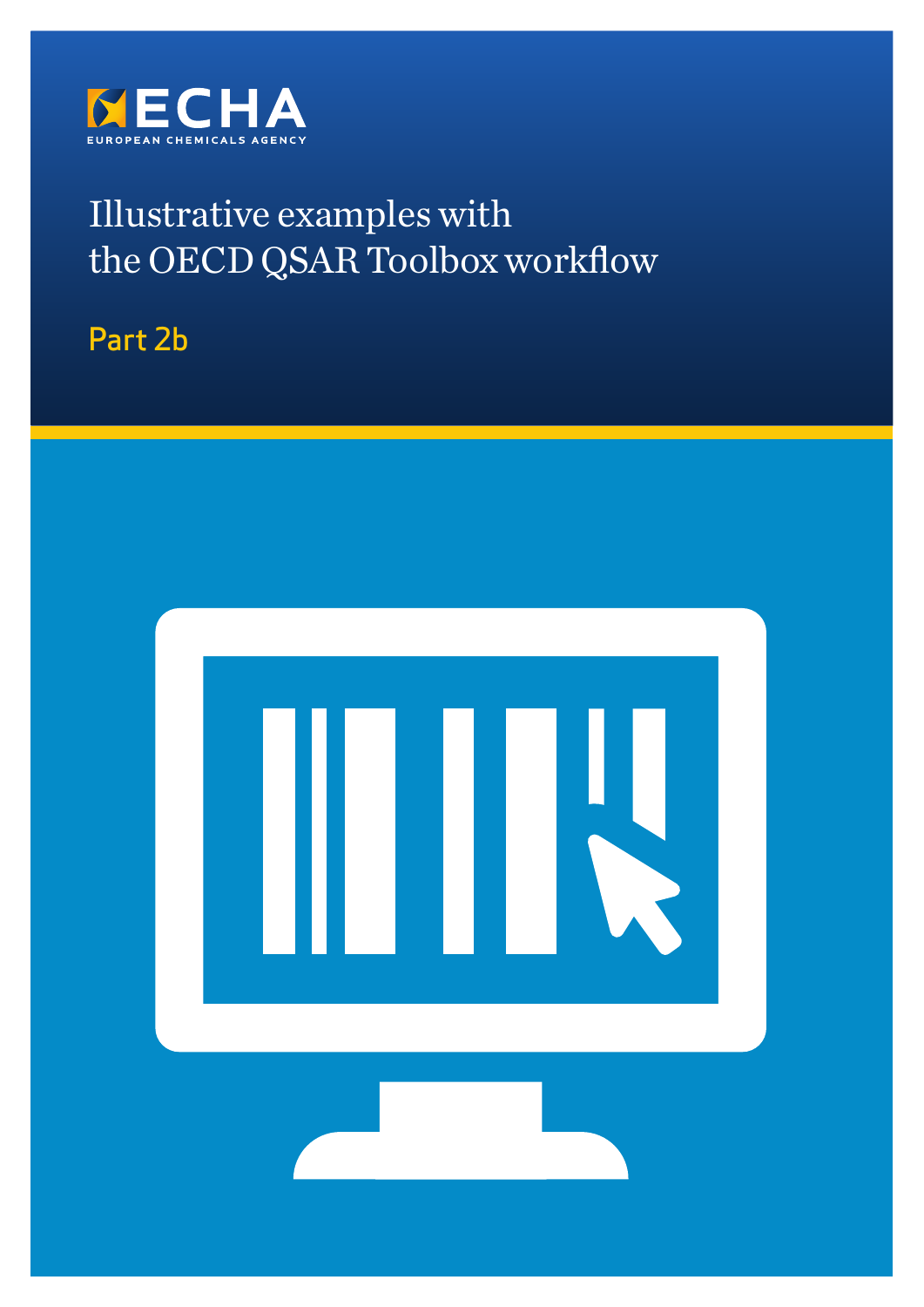### Disclaimer

This document aims at assisting users in using the OECD QSAR Toolbox workflows in a systematic and reproducible manner. However, users are reminded that the text of the REACH Regulation is the only authentic legal reference and that the information in this document does not constitute legal advice. Usage of the information remains under the sole responsibility of the user. The European Chemicals Agency does not accept any liability with regard to the use that may be made of the information contained in this document.

#### **Illustrative examples with the OECD QSAR Toolbox workflow. Part 2b**

**Reference**: ECHA-15-R-23-EN **Cat. num**: ED-01-15-872-EN-N **ISBN**: 978-92-9247-682-3 **d.o.i**: 10.2823/279129 **Publ. date**: November 2015 **Language**: EN © European Chemicals Agency, 2015 Cover page © European Chemicals Agency

Reproduction is authorised provided the source is fully acknowledged in the form "Source: European Chemicals Agency, http://echa.europa.eu/", and provided written notification is given to the ECHA Communication Unit (publications@echa.europa.eu).

ECHA invites interested parties to submit comments on this document which may be incorporated in future updates. These can be submitted using the Contact ECHA page at: http://echa.europa.eu/about/contact\_ en.asp

#### **European Chemicals Agency**

Mailing address: P.O. Box 400, FI-00121 Helsinki, Finland Visiting address: Annankatu 18, Helsinki, Finland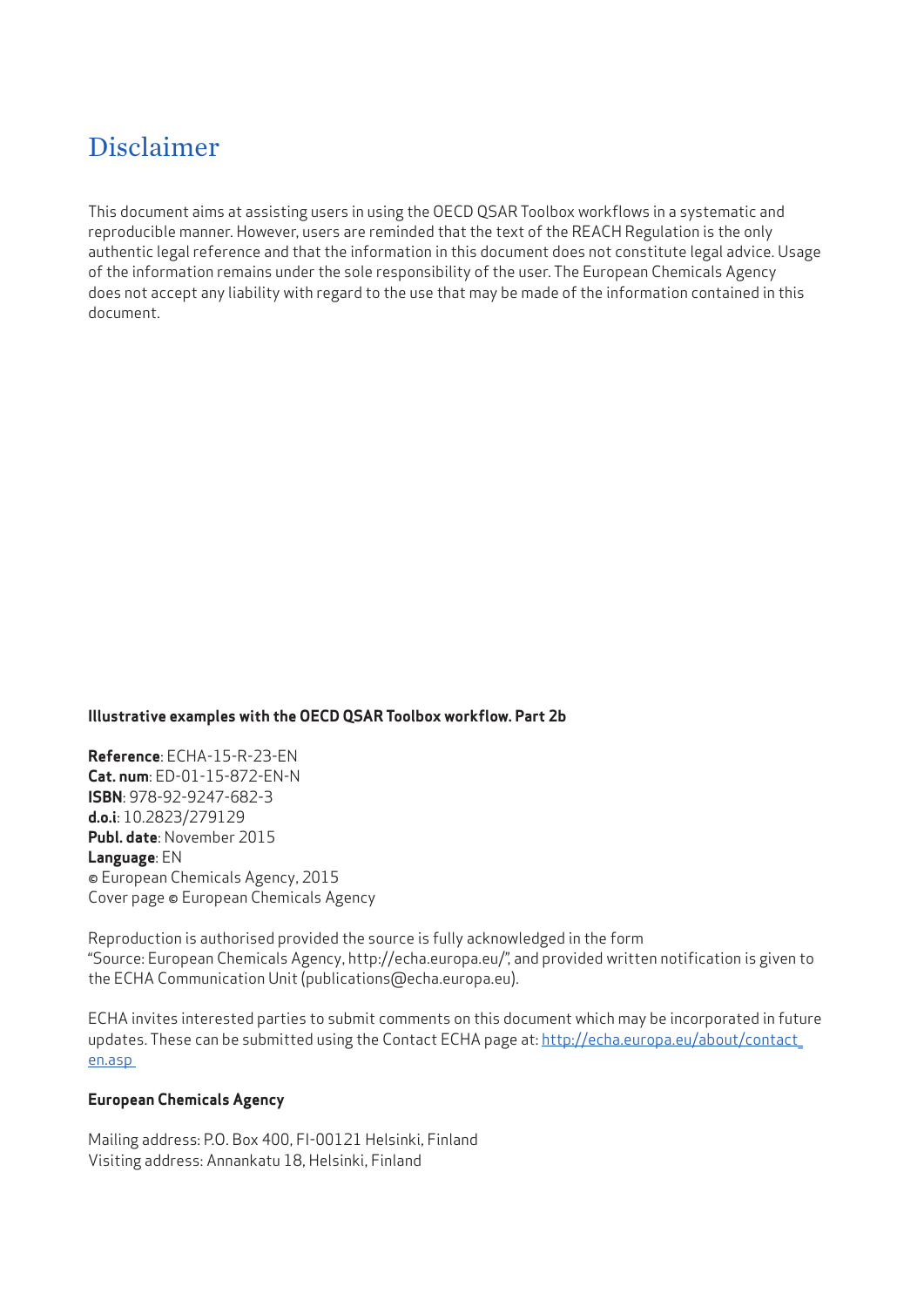# Table of Contents

| 1. Long-term aquatic toxicity to fish                        | 4  |
|--------------------------------------------------------------|----|
| AQUATIC TOXICITY CLASSIFICATION BY ECOSAR                    | 4  |
| 2. Example 1, 3, 5 - trichlorobenzene                        | 5  |
| <b>INPUT</b>                                                 | 5  |
| <b>PROFILING</b>                                             | 5  |
| <b>ENDPOINT</b>                                              | 7  |
| <b>CATEGORY DEFINITION</b>                                   | 8  |
| <b>DATA-GAP FILLING</b>                                      | 8  |
| <b>REPORT AND CATEGORY SUMMARY</b>                           | 20 |
| ADDITIONAL WEIGHT OF EVIDENCE CONSIDERATIONS AND CONCLUSIONS | 22 |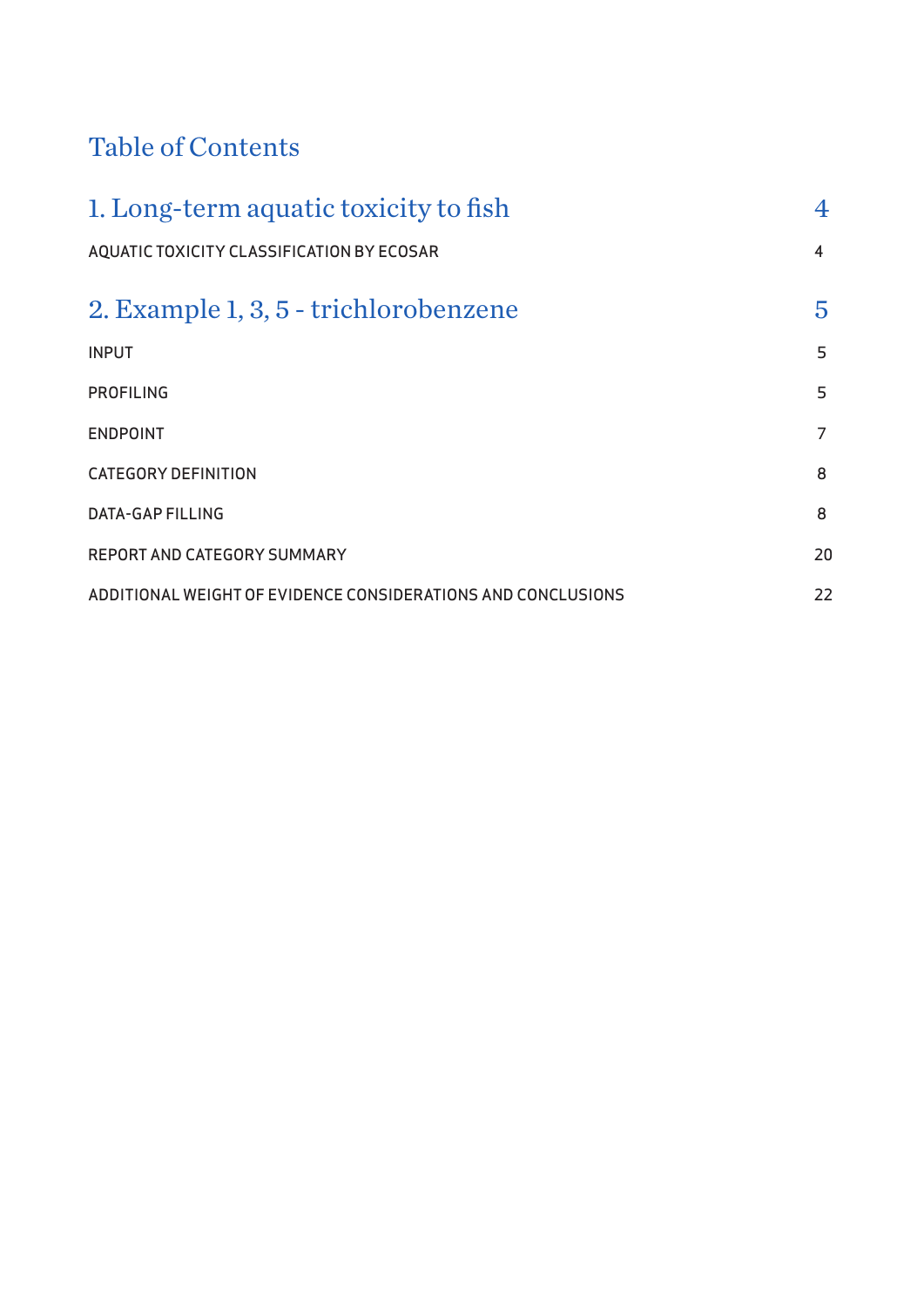## 1. Long-term aquatic toxicity to fish

The example illustrates the elements ECHA recommends to take into account when predicting long-term toxicity to fish, in a regulatory context, with the QSAR Toolbox. Please refer to the document "Illustrative examples with the OECD QSAR Toolbox workflow part  $1<sup>n</sup>$  for an introductory note on the QSAR Toolbox, which provides background information on the software including general considerations on the approach taken. The example does not focus on the reporting of the results. Further guidance on QSARs and how to report QSARs predictions is provided in "Chapter R.6: QSARs and grouping of chemicals" of REACH Guidance on information requirements and chemical safety assessment<sup>2</sup> and in "Practical Guide 5: How to report (Q)SARs"3 . Endpoint specific guidance can be found in the "Guidance on Information Requirements and Chemical Safety Assessment Chapter R. 7b: Endpoint specific guidance.4 In this example, we address the information requirement (regulatory endpoint) for fish long-term toxicity in Annex IX, 9.1.6 of REACH. The recommended test for this endpoint is the OECD TG 210. Short-term toxicity to fish in Annex VIII of REACH may also be covered with this information. Please note that the same reasoning illustrated in this example is applicable for the prediction of other REACH endpoints too.

The example illustrates the workflow for a quantitative hazard assessment of fish long-term toxicity for 1,3,5-trichlorobenzene (CAS number 108-70-3, SMILES: C1=C(C=C(C=C1Cl)Cl)Cl) using QSAR Toolbox version 3.3. The endpoint covered in the example is no observed effect concentration (NOEC) for growth.

The QSAR Toolbox v3.3 contains specific aquatic toxicity profilers, which are accessible in the module "Profiling". The "profilers" are attributes that describe chemical or biological (including endpoint-specific) properties of the substances. The Toolbox calculates them starting from the chemical structure. Three profilers cover aquatic toxicity. They differ on the underlying data they were developed from and on the substructures they identify. Among the three aquatic toxicity profilers, "Acute aquatic toxicity classification by Verhaar" and "Acute aquatic toxicity MOA by OASIS" are specific profilers for aquatic acute toxicity. "Aquatic toxicity classification by ECOSAR" is developed for covering both acute and long-term toxicity on fish. It consists of structural alerts that were associated with trends in toxicity from an analysis of aquatic toxicological data. A short description of the profiler is accessible under Options\Modules\Profilers\Aquatic toxicity classification by ECOSAR:

#### AQUATIC TOXICITY CLASSIFICATION BY ECOSAR

"The Aquatic Toxicity Classification by ECOSAR profiler consists of molecular definitions developed by LMC and OECD to mimic the structural definitions of chemical classes within the US Environmental Protection Agency's Ecological Structure-Activity Program (ECOSAR). ECOSAR contains a library of class-based SARs for predicting aquatic toxicity, overlaid with an expert decision tree based on expert rules for selecting the appropriate chemical class for evaluation of the compound. ECOSAR is currently programmed to identify 118 chemical classes. The profiler is introduced for chemical categorisation purposes using the class definitions from ECOSAR.

ECOSAR is a grouping method for identifying chemical classes. It is especially relevant for aquatic toxicity endpoints. Since this method is the most robust of the mechanistic grouping methods it is often the method of choice."

For a more detailed description of the profilers related to acute fish toxicity, please refer to section 2.4 of the "Illustrative examples with the OECD QSAR Toolbox workflow part 2a" available on ECHA's webiste

1 Previous illustrative examples with the OECD QSAR Toolbox workflow can be found on the ECHA website under http://echa.europa.eu/ documents/10162/21655633/illustrative example qsar part1 en.pdf (part 1). Examples on predictions for skin sensitisation and fish shortterm toxicity arte described at: https://echa.europa.eu/documents/10162/21655633/illustrative\_example\_qsar\_part2\_en.pdf (part 2)

2 https://echa.europa.eu/documents/10162/13632/information requirements r6 en.pdf

<sup>3</sup> http://echa.europa.eu/documents/10162/13655/pg\_report\_qsars\_en.pdf

<sup>4</sup> https://echa.europa.eu/documents/10162/13632/information requirements r7b en.pdf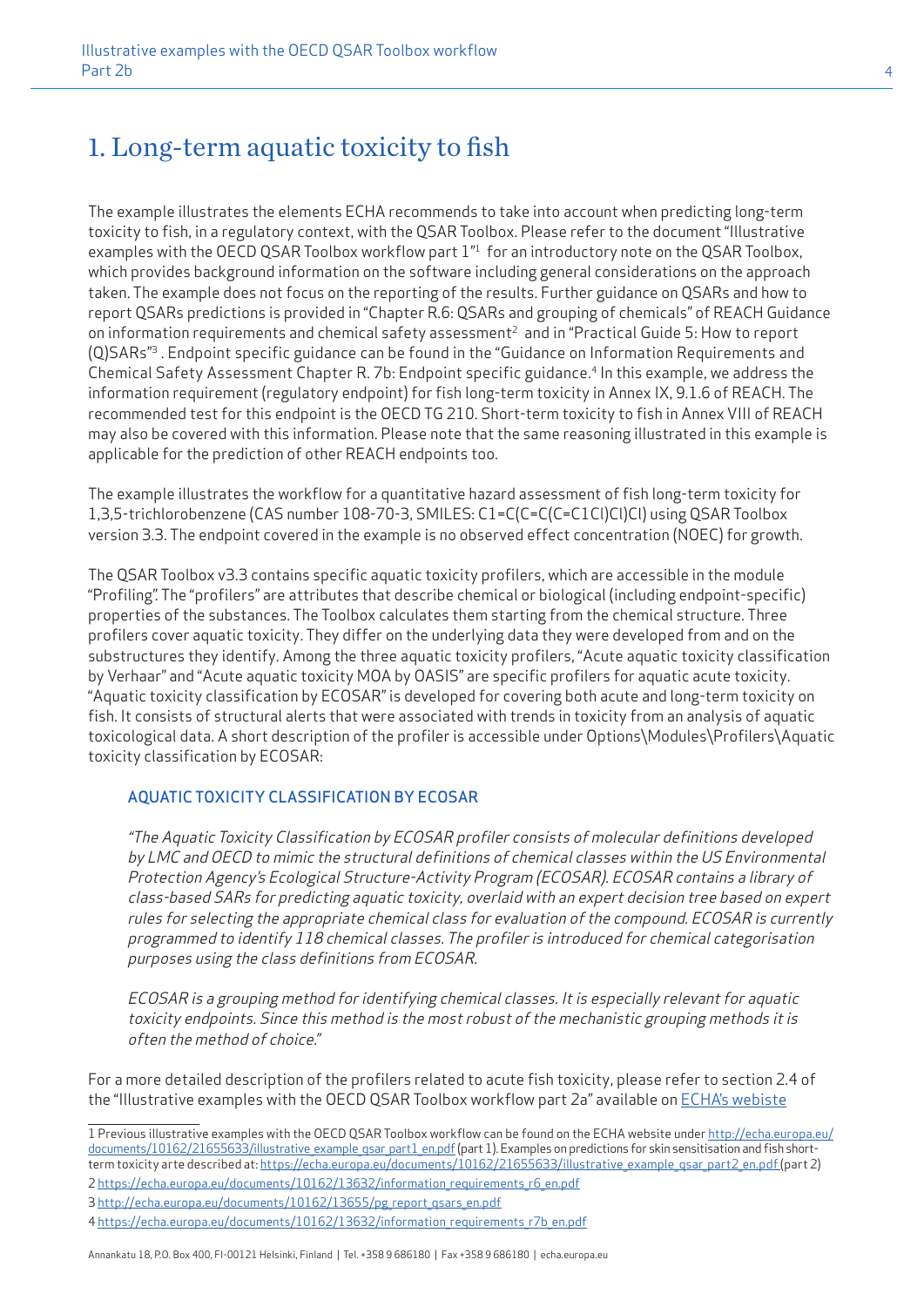The QSAR Toolbox includes five databases (accessible in the module "Endpoint") that contain experimental data on aquatic toxicity<sup>5</sup>:

- » Aquatic ECETOC (734 chemicals, 9 487 data points, 33 endpoints; adopted 06/2014)
- » Aquatic Japan Ministry of Environment (464 chemicals, 2 900 data points, four endpoints; adopted 08/2014)
- » Aquatic OASIS (2 390 chemicals, 4 826 data points, eight endpoints; adopted 07/2014)
- » ECHA CHEM (6 200 chemicals, 346 792 data points, 1 958 endpoints; adopted 08/2014)
- » ECOTOX (7 677 chemicals, 575 792 data points, 196 endpoints; version 12 June 2014, adopted 09/2014)

Keeping in mind that these databases are donated to the Toolbox, the user needs to verify the quality of data that are used for the prediction, as we will see in the next paragraphs.

# 2. Example 1, 3, 5 - trichlorobenzene

#### INPUT

In the "Input" module the user clicks CAS# under single chemical and enters the CAS number without dashes:

- "108703"

In this example the structure of the target chemical is introduced in the QSAR Toolbox in the "Input" module using the CAS number. Alternatively, the use of the drawing tool or the SMILES notation returns two chemicals with the same structure but with different CAS numbers. The user can then select the chemical structure according to the relevant CAS number. In general, a structure can also be selected from a database, inventory, or user list.

#### PROFILING

The user can select all the available profilers to have an overview of the alerts associated to the structure. In fact, this selection will only affect the computing time but not the following steps that will lead to the prediction.

The outcome of the endpoint specific profiler for aquatic toxicity is:

» Neutral organics (Aquatic toxicity classification by ECOSAR)

The user can check in the Toolbox the explanation of the profilers and their outcomes. The boundaries for each possible outcome are also described. This information supports the user in checking the reliability of the profilers outcomes.

Please note that the QSAR Toolbox also contains profilers specific for acute aquatic toxicity: "Acute aquatic toxicity MOA by OASIS" and "Acute aquatic toxicity classification by Verhaar", which can provide useful information.

According to the Aquatic toxicity classification by ECOSAR profiler, the chemical is a neutral organic substance. Most of the chemicals in this group exhibit only narcotic effects. Acute aquatic toxicity profilers

<sup>5</sup> Note that the numbers given in the list refer to the total number of studies and chemicals collected in the databases. Data on longterm aquatic toxicity are a subset of those. Moreover, there is overlap between the different databases. Hence the same study may appear in several databases.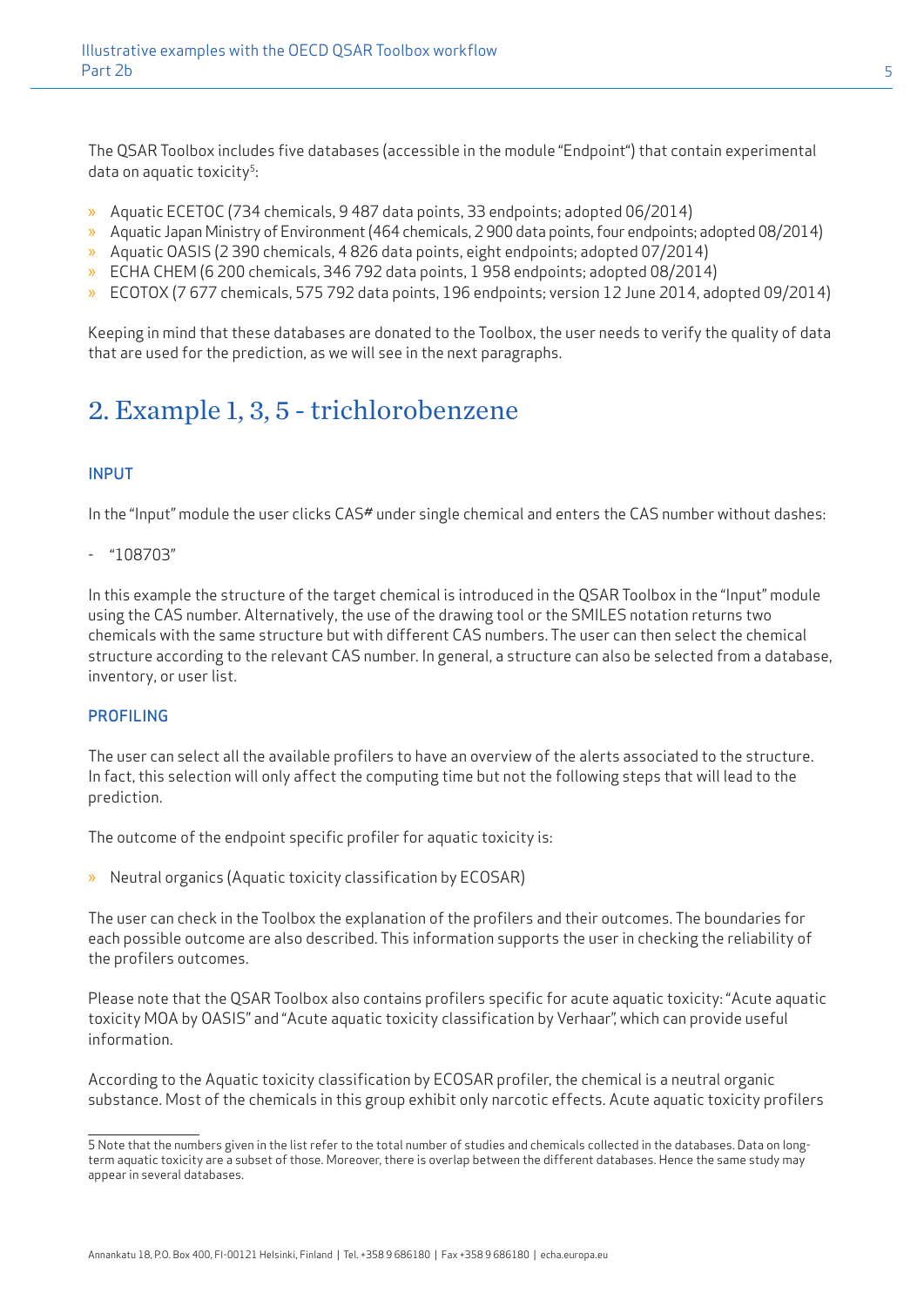give indeed an indication of narcotic MoA at least in short-term exposure. A look at the protein binding profilers can also give indications on possible elevated toxicity (i.e. toxicity above the so called baseline toxicity of neutral organics). Investigating the toxicity of the analogues that will be identified later in the workflow may give further evidence on the presence/absence of specific long-term effects not covered by this profiler. In this case, the target structure does not trigger any protein-binding alert. A screenshot of the QSAR Toolbox with some profiling results is shown in Figure 1.



Figure 1. Screenshot of the profiling results for the target chemical.

The QSAR Toolbox provides information to explain profilers, which can easily be accessed by moving the mouse on the profiling result, clicking the right button and selecting 'Explain'. As an example, the results of the OECD HPV Chemical Categories and US-EPA New chemical categories profilers check whether the target chemical belongs to one of the chemical categories analysed in OECD or US-EPA programmes. The results for 1,3,5-trichlorobenzene are shown below: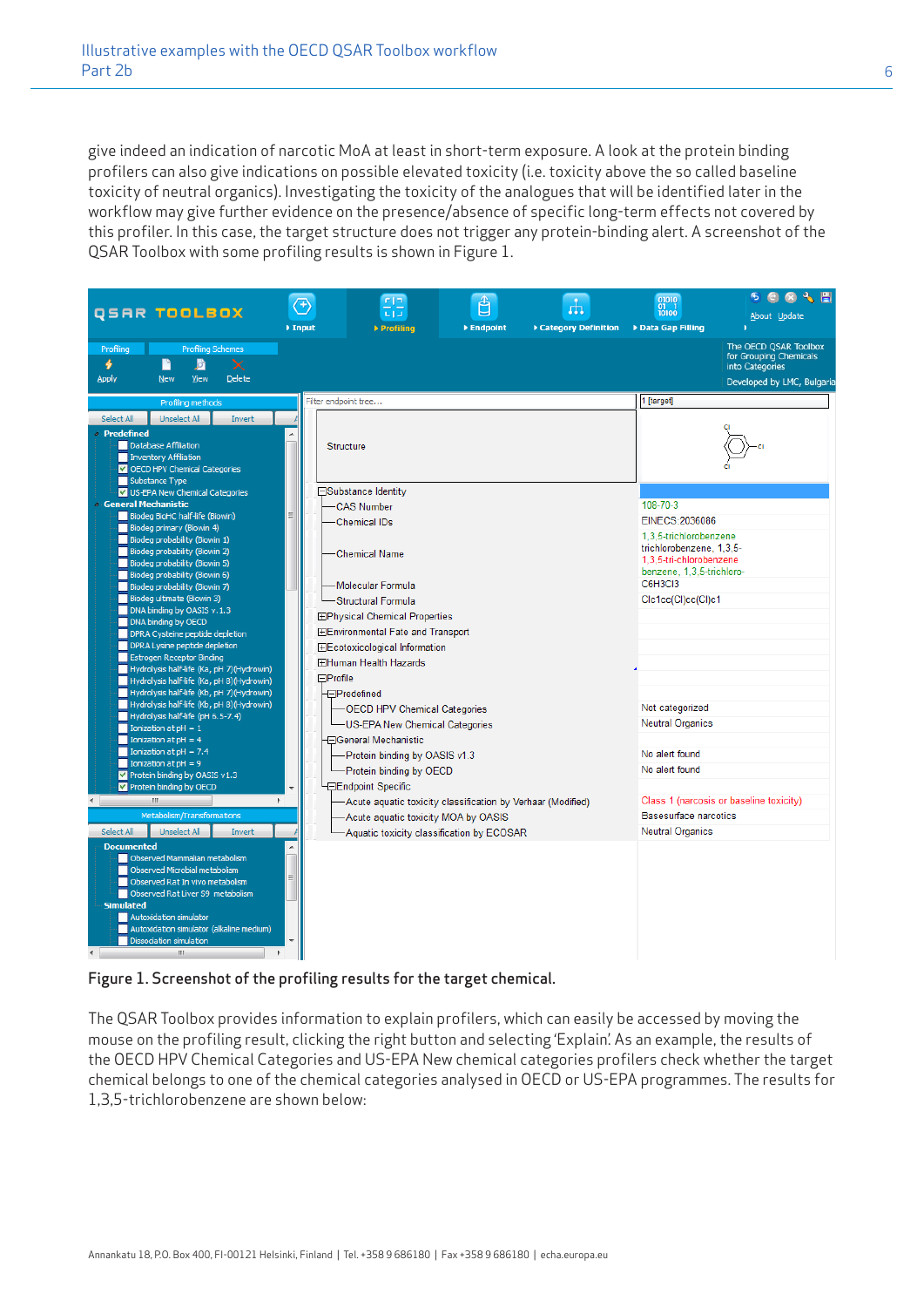#### OECD HPV Chemical Categories – Not categorized

"The target chemical does not fall under any of the category identified in the OECD list of High Production Volume chemicals."

#### US-EPA New chemical categories – Neutral organics

"This broad category includes non-reactive non-ionizable organic chemicals such as alcohols, ketones, ethers, alkyl halides, aryl halides and aromatic hydrocarbons. Most neutral organics exhibit toxicity only due to their ability to produce simple narcosis, which is a distrurbance of membrane integrity and functioning. A correlation of this type of toxicity with the octanol-water partition coefficient of the chemicals is reported in the scientific literature. Moreover, by applying subcategorization steps we can reduce the uncertainty due to other factors contributing to the long-term toxicity and base the prediction on the octanol-water partition coefficient only."

#### ENDPOINT

In the "Endpoint" module, the user retrieves experimental data for the target chemical from the selected databases. In this case the selected databases are:

• all databases in the "Ecotoxicological Information" group

To retrieve the aquatic toxicity experimental data that may be in one or more of the QSAR Toolbox databases, click "Endpoint" in the top menu, select the relevant databases and click "Gather". The retrieval can be further limited to endpoints (in this case for example to "aquatic toxicity" by selecting "choose…" in the pop-up window: "Read data?"). The next pop-up window is reporting repeated values originating from different sources, and it is recommended choosing the "Select one" option.

The five relevant databases selected are:

- » Aquatic ECETOC
- » Aquatic Japan MoE
- » Aquatic OASIS
- » ECHA CHEM
- » ECOTOX

For predicting long-term fish toxicity, it is sufficient to retrieve only data about aquatic toxicity. No further data selection is possible at this stage, but the next step will allow the selection of long-term fish toxicity data. There are 32 experimental values found for the target (Figure 2).

Upon assessment, no single point was found suitable to cover the endpoint and this is explained in the text that follows.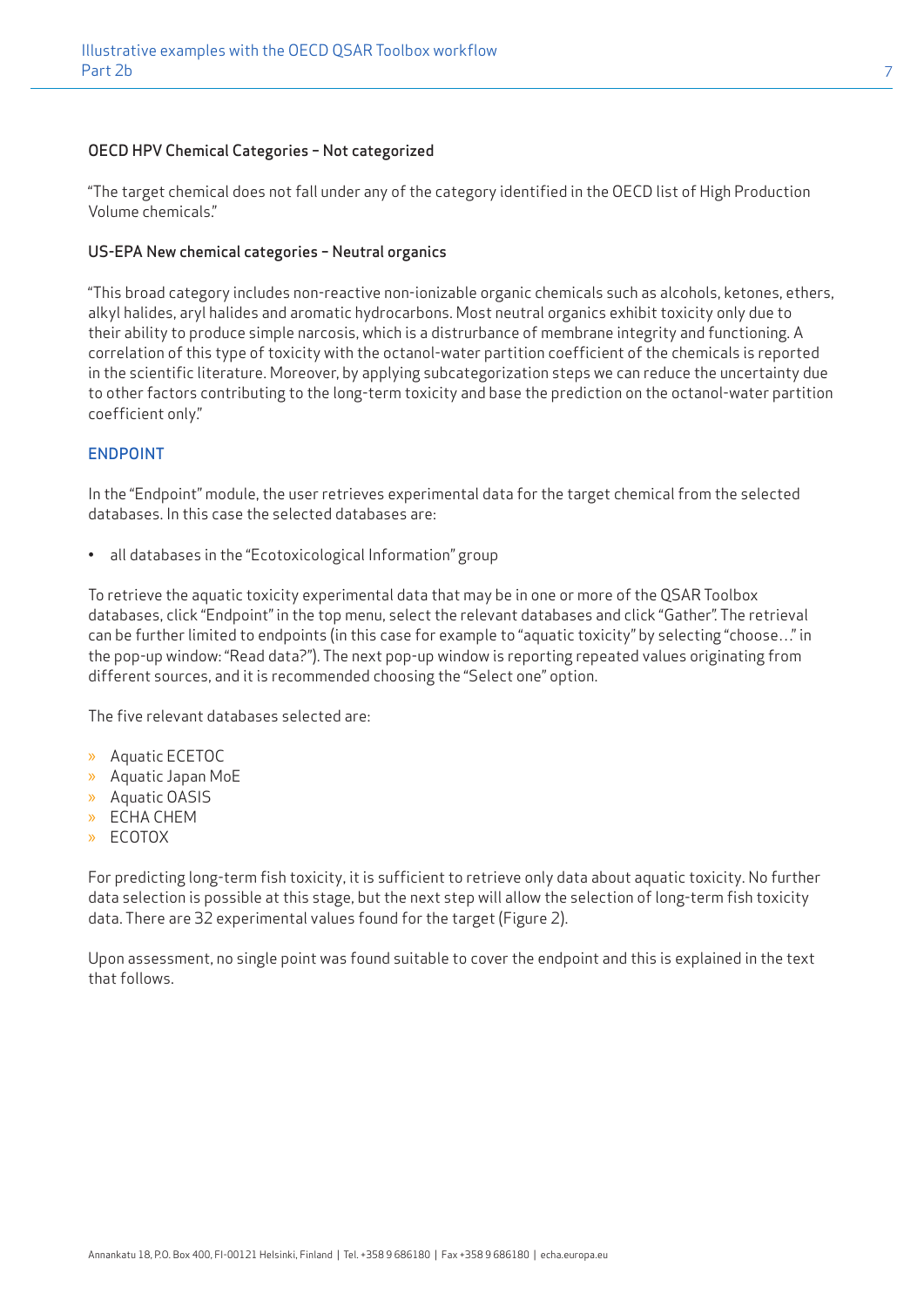| Filter endpoint tree                  |       | 1 [target]                                     |
|---------------------------------------|-------|------------------------------------------------|
| Structure                             |       |                                                |
| <b>E</b> Ecotoxicological Information |       |                                                |
| <b>Aquatic Toxicity</b>               |       |                                                |
| <b>HRChV</b>                          |       |                                                |
| <b>FREC10</b>                         |       | $(1/1)$ M: >2 mg/L                             |
| <b>HEC50</b>                          |       | (1/10) M: 2.25 mg/L, 1.96 mg/L, 0.59 mg/L, 1 m |
| -FIIGC50                              |       |                                                |
| <b>FFILC50</b>                        | (1/4) | M: 12.3 mg/L, 3.3 mg/L, 3.3 mg/L, 3.2 mg/L     |
| <b>FFII D50</b>                       | (1/2) | M: 5.53E3 mg/kg, 7.19E3 mg/kg                  |
| <b>FFILOEC</b>                        | (1/3) | M: 59.4 milligrams per kilogram dry food,      |
| <b>FINOEC</b>                         |       |                                                |
| <b>-</b> Animalia                     |       |                                                |
| <b>HArthropoda (Invertebrates)</b>    |       | (1/2) M: 0.32 mg/L, 0.2 mg/L                   |
| Chordata (Vertebrates)                |       |                                                |
| <b>-</b> Actinopterygii (Fish)        |       |                                                |
| <b>HEDanio</b> rerio                  | (1/1) | $M: > 0.41$ mg/L                               |
| HDOryzias latipes                     | (1/1) | M: 0.35 mg/L                                   |
| <b>H</b> <sub>F</sub> IPlantae        | (1/2) | M: 0.59 mg/L, 0.71 mg/L                        |
| <b>FINR-ZERO</b>                      | (1/3) | M: 58.2 milligrams per kilogram dry food,      |
| <b>FIPT</b>                           | (1/3) | M: 12.8 mg/L, 14.1 mg/L, 14.1 mg/L             |
| <b>HIToxicity on Daphnia Magna</b>    |       |                                                |
| Our discussion (Technology of         |       |                                                |

#### Figure 2. Experimental aquatic toxicity values for the target chemical found in the QSAR Toolbox

Among others, two NOEC experimental values are available for fish. However, a look at the experimental details (accessible via the QSAR Toolbox by double clicking on the values) shows that one value (0.35 mg/L) is a result of a OECD TG 204 study, which is suitable for short-term fish toxicity but not for long-term. The other value (NOEC>0.41 mg/L) is from an unpublished report of the German Federal Health Office and thus it is not possible to assess the reliability of the study.

Therefore, additional evidence is needed to assess the chronic fish toxicity of the target substance. A readacross and/or a trend analysis using the QSAR Toolbox shall be considered for a weight of evidence approach.

#### CATEGORY DEFINITION

In the "Category Definition" module, the user chooses the first profiler for the analogue selection. In this case, the selected profiler is:

• "US-EPA New Chemical Categories" (strict)6

The starting group is formed in the module "Category Definition" by using the chemical profiler "US-EPA New Chemical Categories" (strict), which determines the molecule as "Neutral Organic" (see Figure 1). To do so, under "Grouping methods", select "US-EPA New Chemicals Categories" and click on "Define". Afterwards select "Strict" at the bottom of the pop-up window. It is recommended to start the selection of analogues with a "structural" profiler rather than an endpoint specific one. Indeed, the final selection of analogues has to be structurally similar to the target to obtain a reliable prediction that can be accepted. Once the final group of analogue is identifyied, this similarity assessment is done by applying expert judgement as shown later in this example.

After selecting the starting profiler, the user can now gather experimental data for all chemicals found in the selected databases that are part of the category. There are 1 224 chemicals gathered in the category (the target and 1 223 chemicals from the databases) and aquatic toxicity data is extracted/gathered for all category members. In total, 34 326 data points are gathered for 1036 chemicals (aquatic toxicity data). At this point, the category is still too broad and no endpoint has been defined, therefore further subcategorisation is needed. The sub-categorisation will be performed in the data-gap filling module, where the chemicals removed in each step can be visually highlighted, helping the user to follow the process.

<sup>6</sup> During the definition of the category, it is possible to select whether the analogues have to comply strictly with the functional groups/ alerts of the target or if they can also contain additional functionalities/alerts. In the first instance, it is recommended to tick the "strict" option to select only close analogues of the target, excluding compounds with additional functionalities.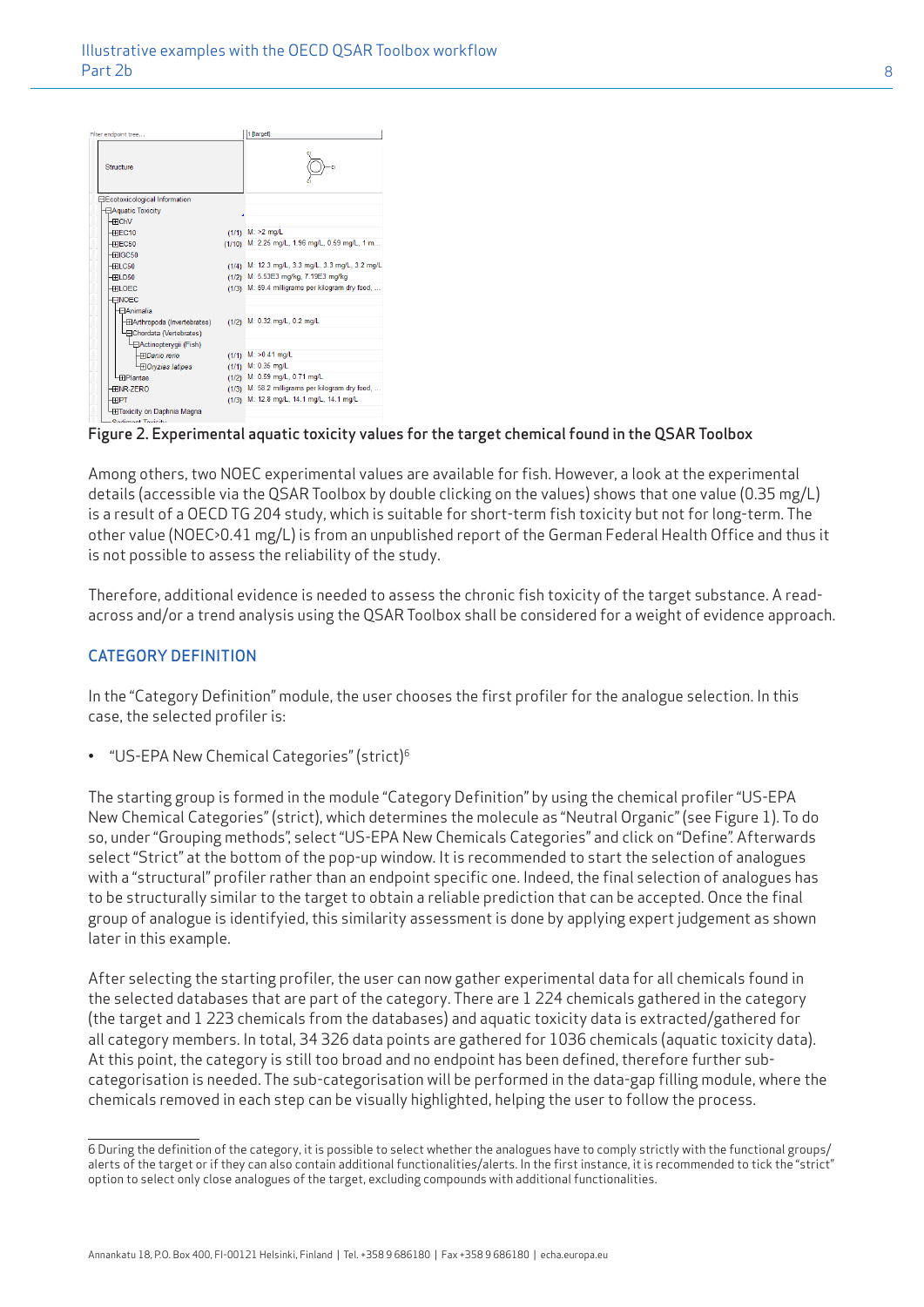#### DATA-GAP FILLING

In the "Data Gap Filling" module the user chooses:

- » the endpoint to predict (NOEC for fish, will be more specifically identified later)
- » the type of approach for filling the data-gap (trend analysis)
- » the sub-categorisation strategy (described below)

In order to get an overview of the available data, the user can arrange the tree hierarchy so that the endpoint is displayed upfront. To do so, move the mouse over "Aquatic Toxicity" (this cell is marked with a small blue triangle to indicate that the tree hierarchy can be changed at this level) and click on the right mouse button. Select "Set tree hierarchy…" and move "Endpoint" in the Sub-nodes window on first place, then press "OK". In order to display only fish data, there is a possibility to filter the data matrix. Write in the upper left cell of the data matrix where it says "Filter endpoint tree…" the term "fish"). The following information can then be retrieved:

- » EC10: 56 datapoints for 52 chemicals
- » LC10: 72 datapoints for 22 chemicals
- » NOEC: 2491 datapoints for 259 chemicals

Most often results for long-term fish toxicity are reported as NOEC and EC10 (LC10). Experimental test results expressed as NOECs are available in far higher numbers in the QSAR Toolbox databases. Thus, the choice of NOEC is preferable for this example (Figure 3).

#### TIP

Via the filter option, LC10, EC10 and NOEC can be grouped together for subsequent analysis. Instead of choosing for example "NOEC" in the sub-nodes as the starting point for the trend analysis, the cell in the row "Aquatic Toxicity" in the first column (target chemical) is selected. The data are filtered by writing in the upper left cell of the data matrix the term "fish" where it says "Filter endpoint tree…". Then "Trend analysis" is selected, and pressing "Apply" will lead to a pop-up window allowing for the choice of the endpoints, for example ticking the check boxes only for LC10, EC10 and NOEC. With the right mouse button a pop-up window can be accessed giving the options of selecting all, unselecting all or inverting the selection within this pop-up window.

#### 日Ecotoxicological Information

|  | └⊟Aquatic Toxicity                       |        |
|--|------------------------------------------|--------|
|  | 田24-48h NOEC                             | (1/1)  |
|  | 田24-72h NOEC                             | (1/1)  |
|  | 田EC20 (NOEC)                             | (1/1)  |
|  | ⊞MATC (maximum-acceptable-to             | (1/1)  |
|  | FINOEC                                   |        |
|  | $\exists$ Animalia                       |        |
|  | <del>[I</del> ]Annelida (Invertebrates)  | (9/19) |
|  | ⊞Arthropoda (Crustace (310/1366)         |        |
|  | <b>⊟Chordata (Tunicata, Vertebrates)</b> |        |
|  | 田Actinopterygii (Fish (259/2483)         |        |
|  | 田Amphibia (Amphibian (29/370)            |        |
|  | 田Ascidiacea                              | (2/5)  |
|  | 田Chondrichthyes (Fish)                   | (1/5)  |
|  |                                          |        |

Figure 3. Selection of the endpoint in the "endpoint tree". 2483 values for 259 chemicals are gathered in the branch NOEC > Actinopterygii(Fish). The tree hierarchy is arranged as following: Endpoint, Test organism (species), Duration, Effect; and the keyword "NOEC" is used to filter the tree and better visualize the selected endpoint.

The databases contain 2483 fish NOEC data points (Actinopterygii) for 259 chemicals for the category of neutral organics. For chemicals with multiple values, by default the QSAR Toolbox uses the average value for the calculation. Note that it is possible to use all the available values rather than the average and this can be a better choice in some cases as discussed later in the document. Before starting the data gap filling, it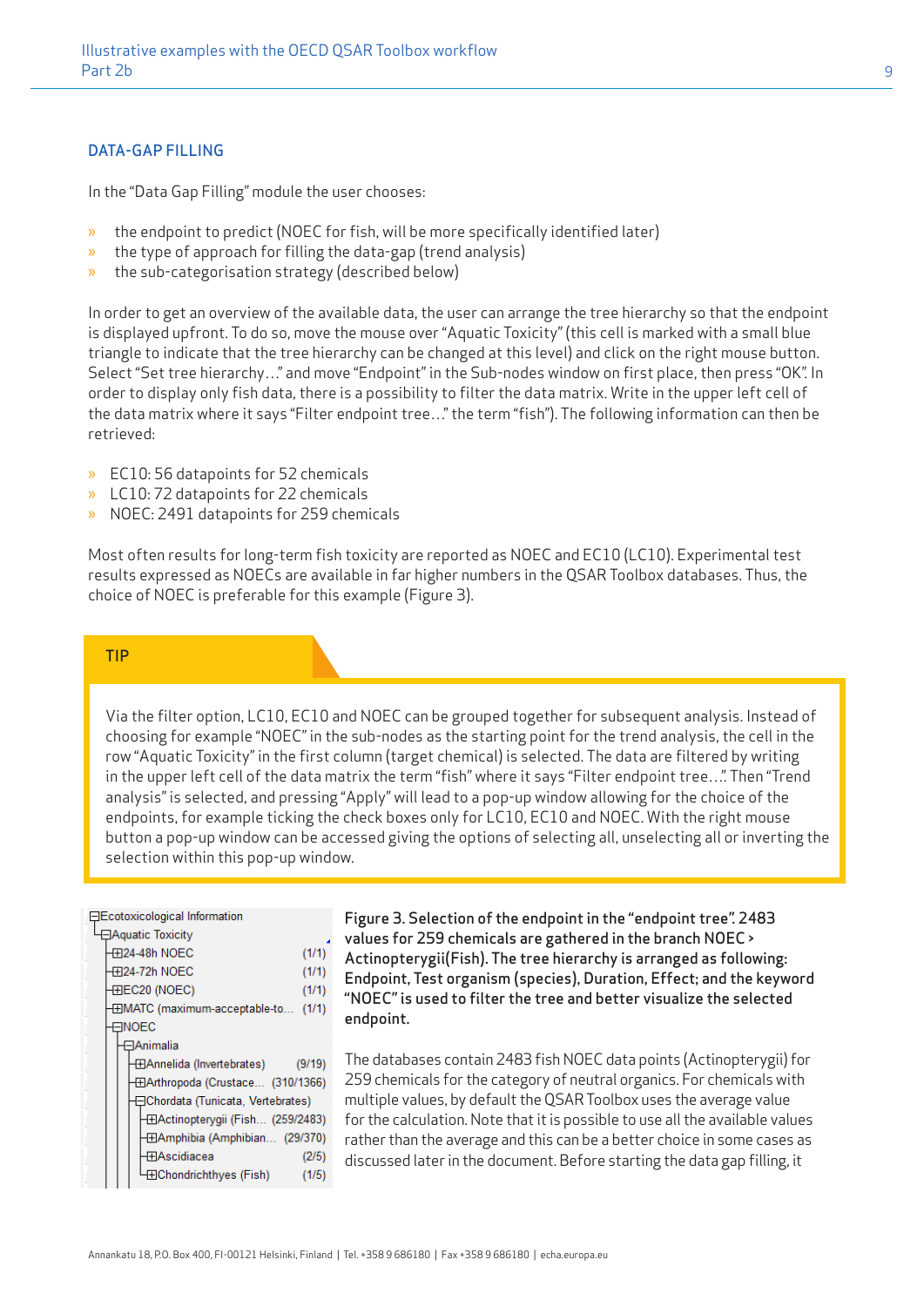

is important to select the correct cell in the data matrix (for this example select the cell in the row "NOEC\Animalia\Chordata (Tunicata, Vertebrates)\ Actinopterygii (Fish, Neoperygii)" in the first column (target chemical). Given that fish long-term toxicity is a quantitative endpoint, a good number of analogues is available and that a trend between octanol-water partition coefficient and aqutic toxicity for narcotics is often observed, the approach of first choice for the data-gap filling is "Trend analysis". When clicking on "Apply" to start the prediction process, a pop-up window of the QSAR Toolbox appears checking for possible data inconsistency (Figure 4). The window offers the possibility to filter the data according to the experimental details and to choose the scale/unit for data gap filling. Given that filtering according to the experimental conditions is possible also later in the process, in this step we do not limit the selection. The filtering selects 2483 data points.

#### Figure 4. "Possible data inconsistency" pop-up window. The picture shows that by selecting "mg/L", 1743 out of 2483 data points are expressed in this unit or can be converted to it. Only these points will be used for the analysis.

Following these steps, the first plot is generated (Figure 5). It shows the aggregated test data for fish NOEC on Y-axis, expressed as log 1/NOEC in mol/L, and the octanol-water partition coefficient (log Kow) calculated from EPIWIN (KOWWIN ver. 1.67) on the X-axis. Please note that the active descriptor on the X-axis can be changed at any time, as shown later in the document.



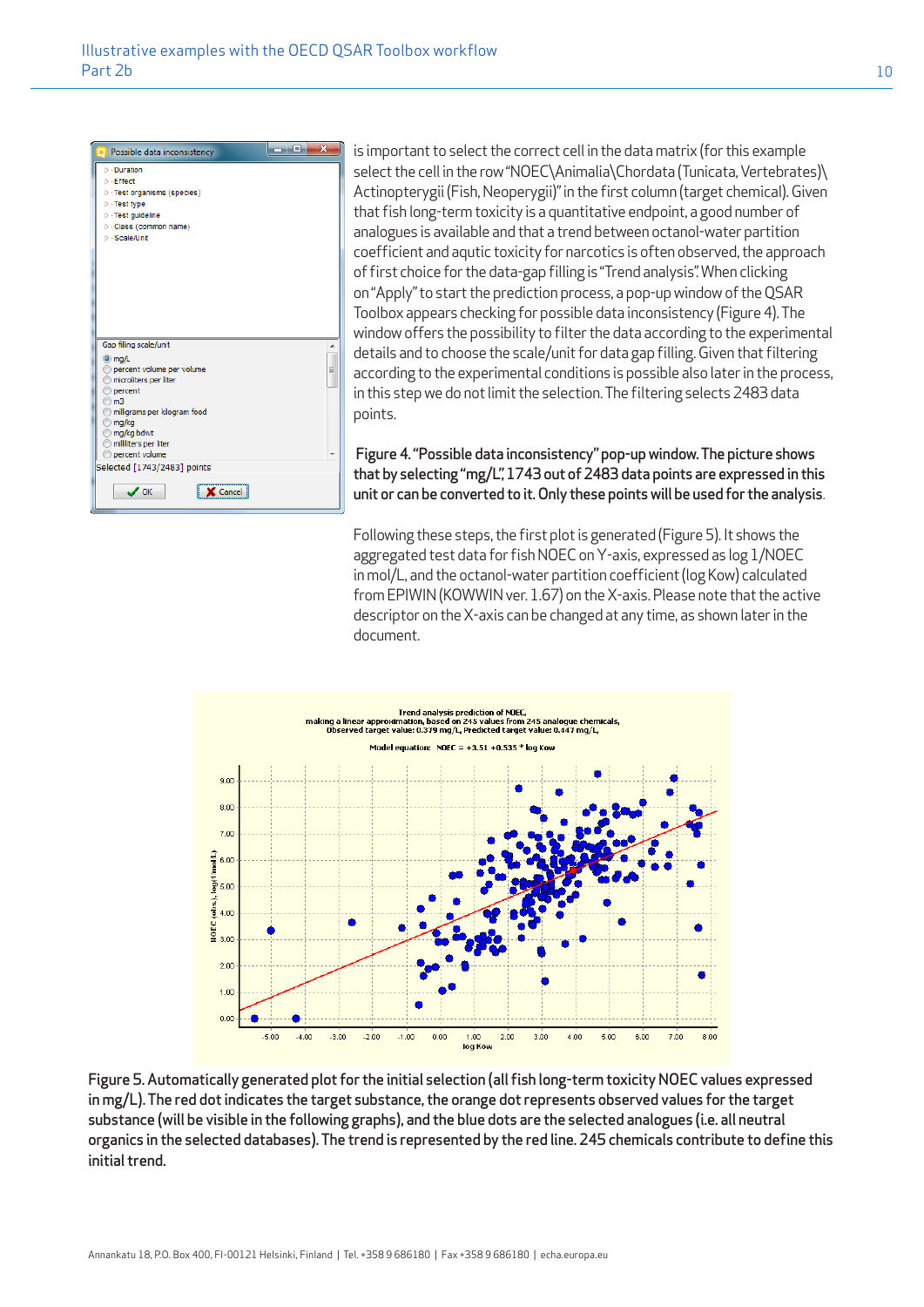The plot suggests the existence of a linear relationship between the NOEC values and the log Kow. This first selection is based on a broad chemical category definition and needs a further refinement.

In the "Select/filter data" option the user applies additional filters for analogue selection. As a first step it is adviced to:

• remove chemicals with NOEC values above water solubility

For each chemical, it should be checked that the NOEC value does not exceed the water solubility value. Normally, the data points with NOEC values above the water solubility should be excluded from the analysis as these data points are associated with uncertainty. This operation can be performed automatically with the QSAR Toolbox in the section "Select/filter data" > "Mark chemical by WS" > "Water solubility (fragments)" (see Figure 6), and then using the "Remove marked chemicals/points" button. This operation excludes 49 data points, leaving a group of 220 analogues.



#### Figure 6. Result values above the calculated water solubility are shown as green dots. These values are recommended to be removed as they are associated with uncertainty.

The category is further sub-categorised utilising pre-defined, endpoint specific and empiric profilers in order to form a more robust category. To do so, select "Subcategorize" in the section "Select/filter data". A pop-up window opens and various grouping methods can be selected to subcategorise the data set. With the "Remove" button, the analogue groups highlighted in the "Analogues" window can be removed from the data set.

The next sub-categorisation identifies structurally similar compounds from the neutral organics category and is performed according to the following steps:

- » Substance type: discrete chemicals (215) are kept in the category, while the dissociating chemicals (5) are removed (Figure 7a);
- » Organic functional groups (US EPA): chemicals profiled as the target, i.e. containing "Aromatic Carbon", "Chlorine, aromatic attach", "Chlorine, olefinic attach" and "Olefinic carbon" are kept (13); note that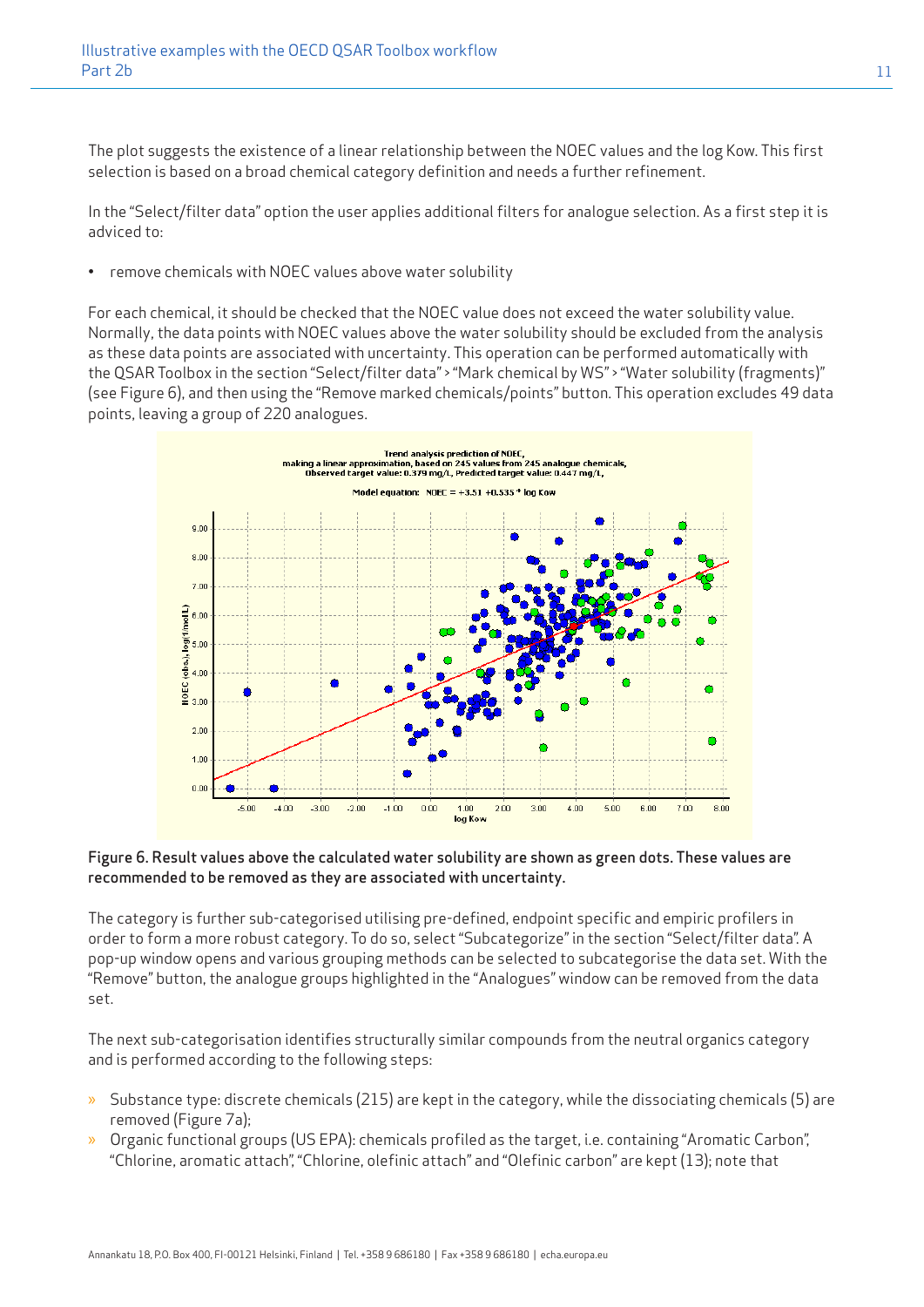depending on the structure of the target, different organic function groups profilers may perform better (see Figure 7b);

» Aquatic toxicity classification by ECOSAR: Neutral organics (12) are selected (see Figure 7c).



Figure 7a. Result values of dissociating chemicals (Substance type) are shown as green dots. The logKow of dissociating chemicals depends on the pH and therefore result values of dissociating chemicals can introduce higher uncertainty. It is in general recommended to remove result values of dissociating chemicals for trend analysis of descrete chemicals.



Figure 7b. Result values of Organic functional groups (US EPA) selection: chemicals profiled as the target, i.e. containing "Aromatic Carbon", "Chlorine, aromatic attach", "Chlorine, olefinic attach" and "Olefinic carbon" are kept (13).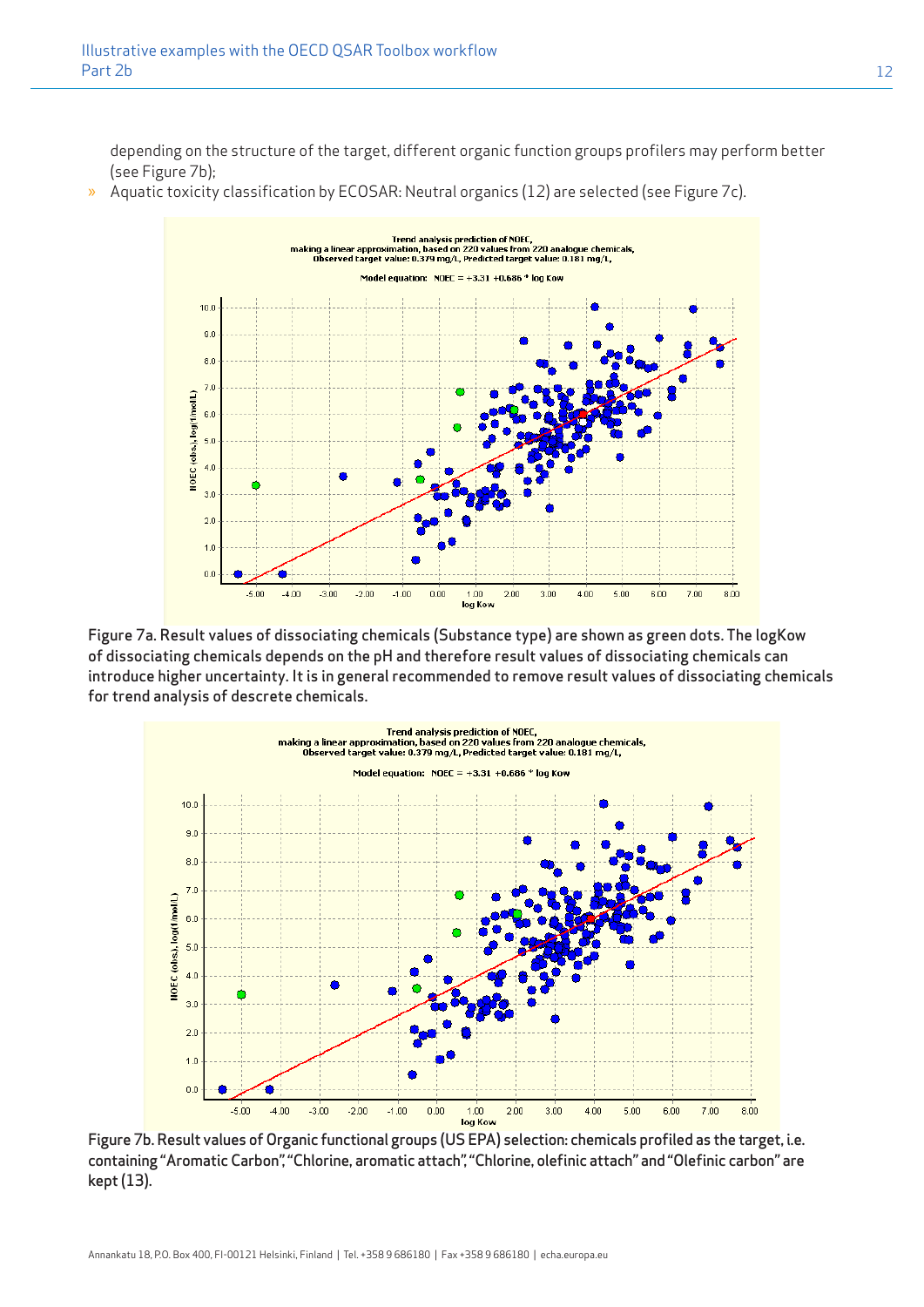

 Figure 7c. Further subcategorization "Aquatic toxicity classification by ECOSAR profiler" excludes one additional data point (in green).

There are now 12 analogues in the category (Figure 8).



Figure 8. The category of 12 analogues remain after chemical (Substance type, Organic functional groups (US EPA)) and endpoint specific profilers (Aquatic toxicity classification by ECOSAR) have been applied to subcategories the data

The experimental endpoint (i.e. "test conditions" such as fish growth in Toolbox terms) has not been defined yet. To do so, it is possible to subcategorise further according to test conditions, but first it is useful to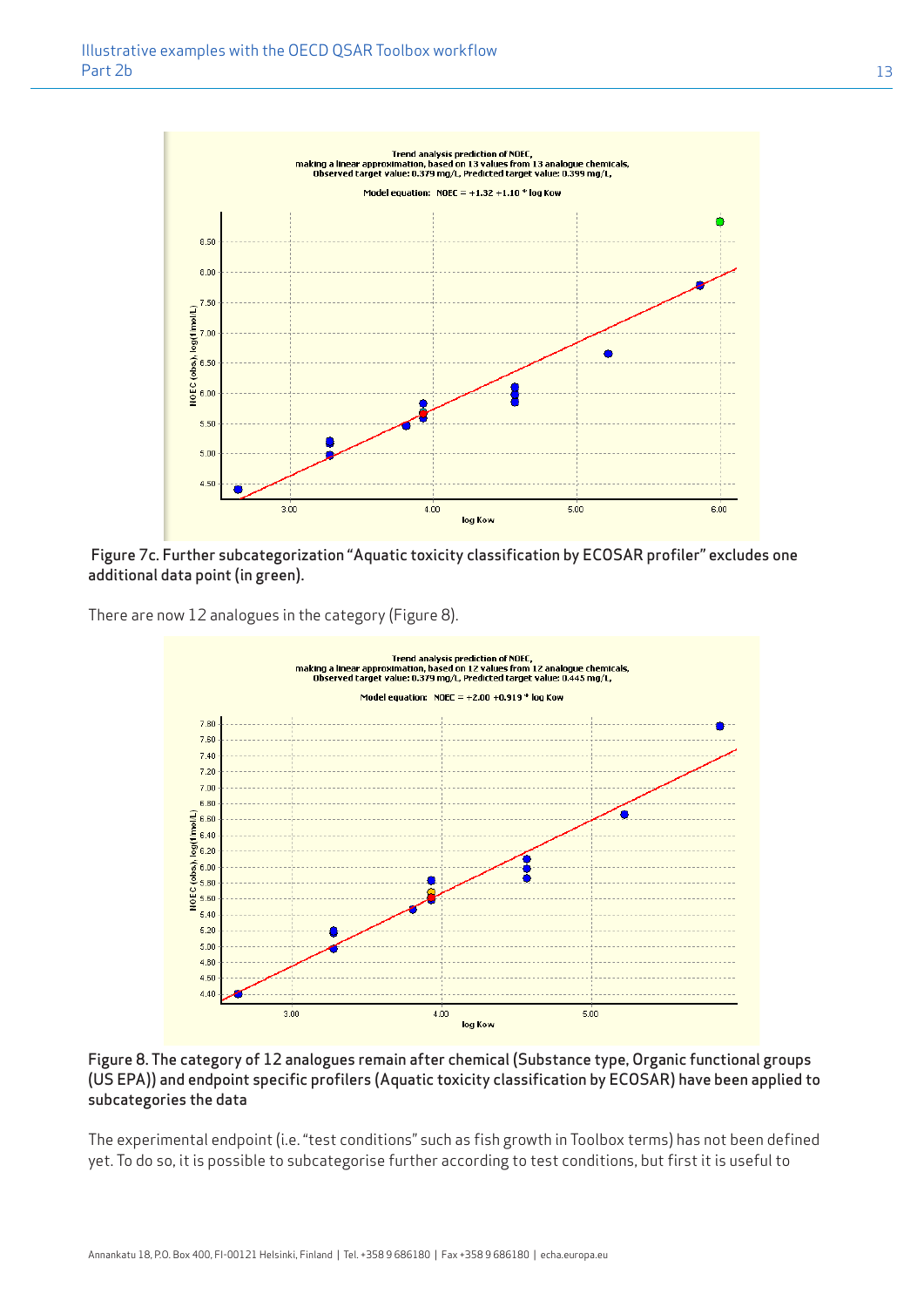display in the plot all data points available per each chemical rather than the average value, which is given by default. This option is available under "Calculation options" the item "Data usage". In the new window "All" instead of "Average" is selected" and confirmed by "OK" (see Figure 9). With this step, the different endpoints and species as well as variability in one measured endpoint per chemical is differentiated and visualised (by looking at the endpoint (Y values) for the same chemical (X value)).



Figure 9. All data points per chemicals are displayed instead of an average value (default setting).

As indicated by the Toolbox above the graph, the category consists of 131 datapoints for 12 analogues. However, some isomers among the analogues have the same calculated logKow, and therefore cannot be easily distinguished in the plot. A way to resolve this overlap is to use experimental logKow values instead of the calculated ones. To do so, "Exp log P" is selected as "Descriptor X", and under "Descriptors/data" in the right window, "Make active descriptor" is selected (see Figure 10).



Figure 10. In order to distinguish isomers, the descriptor of the x-axis is changed to experimental logKow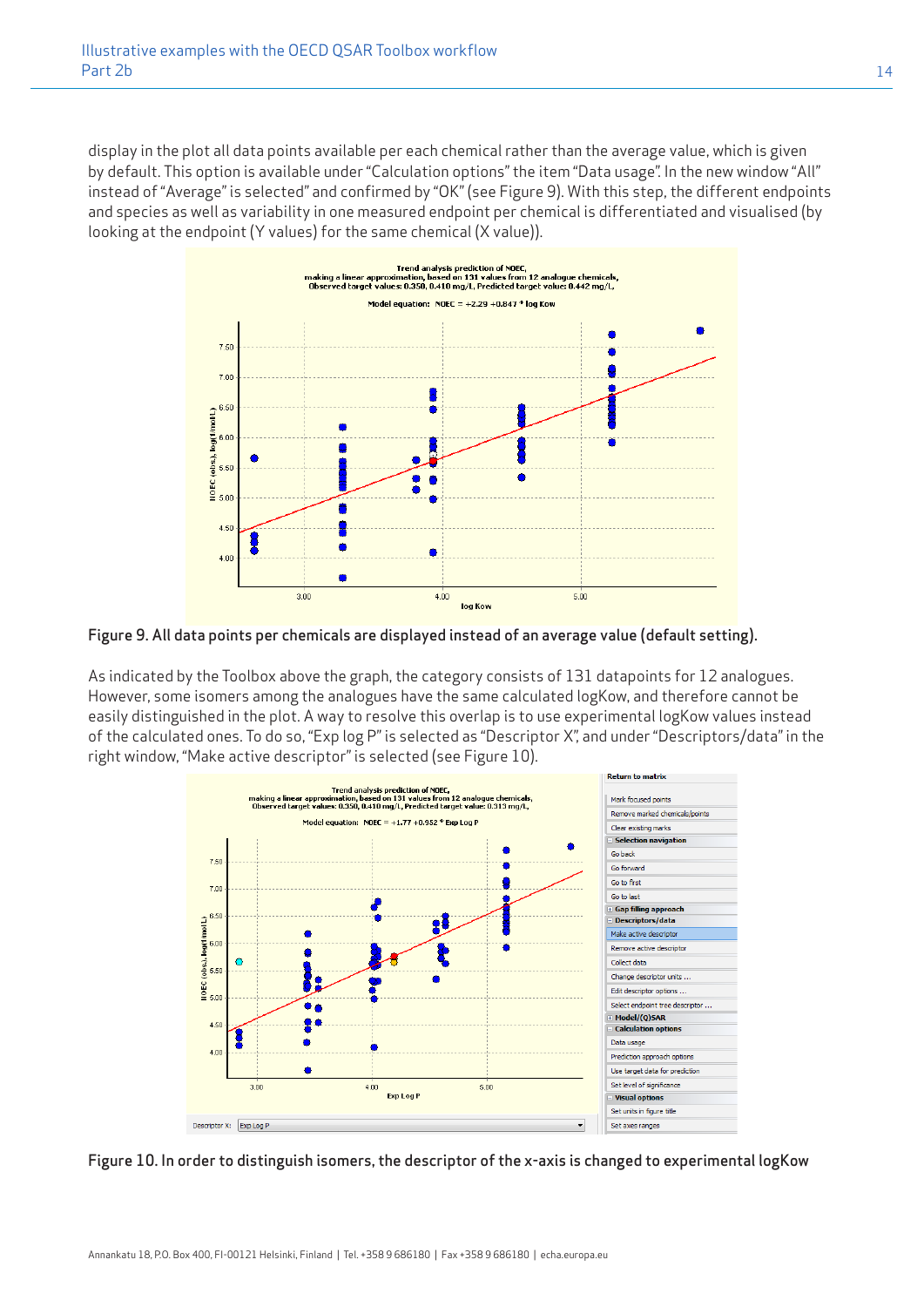#### values ("exp log P") and made an active descriptor.

Experimental Kow values are taken from EPISUITE/KOWWIN database. In this example, the experimental Kow values are available for all the 12 analogues (Table 1). The general agreement observed between experimental and predicted log Kow (the difference between pcalculated and observed value is in the same order of magnitude as the experimental variability) adds confidence to the prediction. Consequently, the predicted NOEC for the target using experimental log Kow is 0.313 mg/L, very close to that obtained with the predicted log Kow (0.442 mg/L). Table 1 lists the experimental and predicted log Kow values. The user has the possibility to extract other physico-chemical properties by selecting other active descriptors and find additional trends that might support the prediction or the robustness of the category.

| <b>CAS number</b> | <b>Name</b>                | <b>Experimental log Kow</b> | <b>Calculated log Kow</b> |
|-------------------|----------------------------|-----------------------------|---------------------------|
| 108-90-7          | Chlorobenzene              | 2.84                        | 2.64                      |
| $90 - 50 - 1$     | 1,2-dichlorobenzene        | 3.43                        | 3.28                      |
| 106-46-7          | 1,4-dichlorobenzene        | 3.44                        | 3.28                      |
| $541 - 73 - 1$    | 1,3-dichlorobenzene        | 3.53                        | 3.28                      |
| $90-13-1$         | 1-chloronaphtalene         | 4.00                        | 3.81                      |
| 120-82-1          | 1,2,4-trichlorobenzene     | 4.02                        | 3.93                      |
| $87 - 61 - 6$     | 1,2,3-trichlorobenzene     | 4.05                        | 3.93                      |
| 634-90-2          | 1.2.3.5-tetrachlorobenzene | 4.56                        | 4.57                      |
| 634-66-2          | 1,2,3,4-tetrachlorobenzene | 4.60                        | 4.57                      |
| $95 - 94 - 3$     | 1,2,4,5-tetrachlorobenze   | 4.64                        | 4.57                      |
| 608-93-5          | 1,2,3,4,5-pentachlorobenze | 5.17                        | 5.22                      |
| $118 - 74 - 1$    | 1,2,3,4,5-esachlorobenze   | 5.73                        | 5.86                      |

#### Table 1 Experimental and calculated log Kow value for the group members identified so far.

In the "Select/filter data" option the user can specify the endpoint to be predicted by choosing to filter points by test conditions:

- » Duration
- » Effects
- » Species

For this last step, select "Filter points by test conditions" in the section "Select/filter data". A pop-up window opens and various parameters can be selected in the window "Use subcategorization" to subcategorise further the data set. With the "Remove" button, the analogue groups highlighted in the "Analogues" window are removed from the data set. In the "Analogues" window, items can be selected manually by pressing the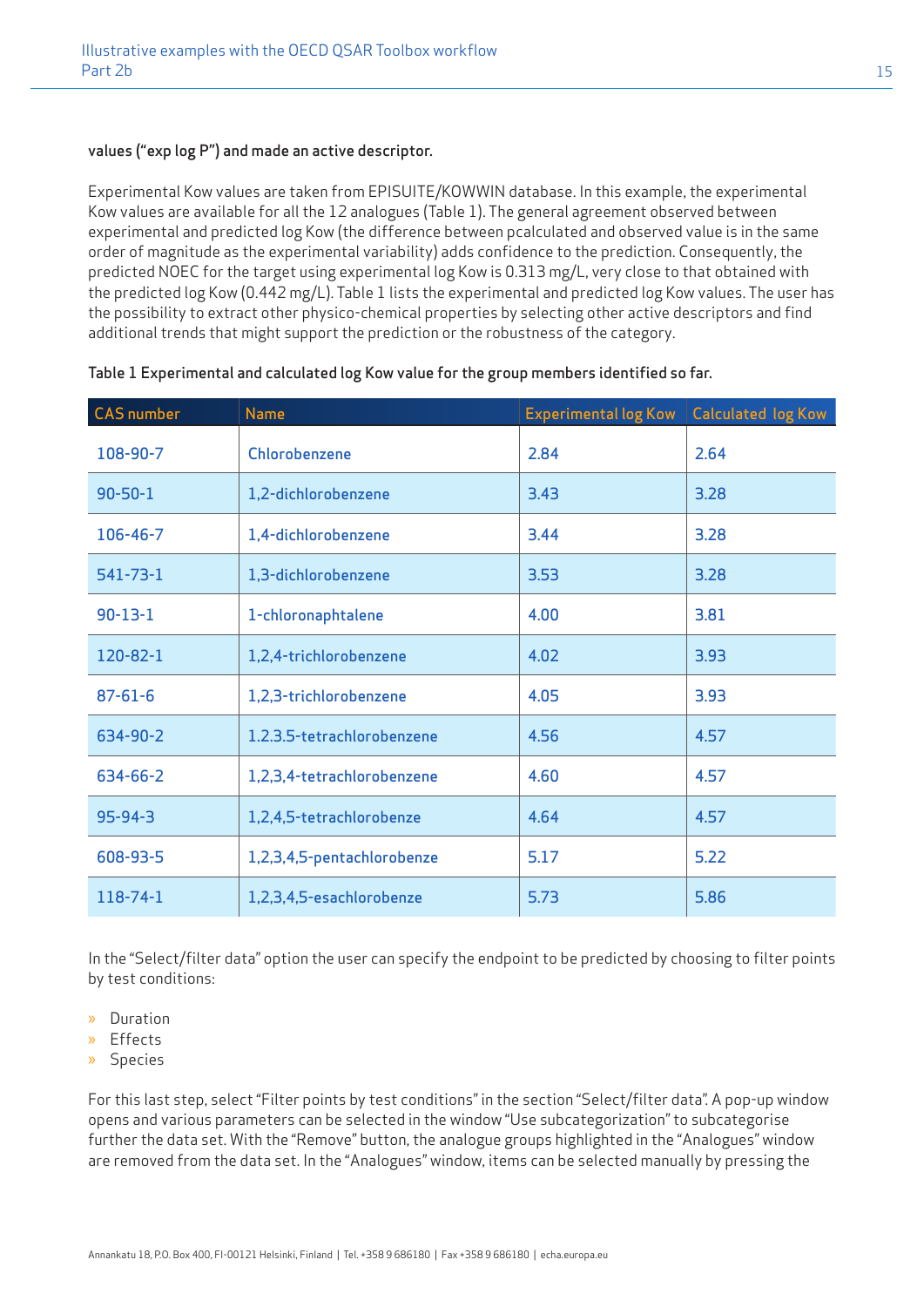Ctrl-button on the keyboard and selecting the items by clicking on them with the left mouse button.

The sub-categorisation according to test conditions in this example is done as follows (other parameters, such as test guidline and GLP conditions shall be checked when available):

- » Duration: In this example, experimental data with at least 28 days duration were considered. It can be seen in Figure 11 that the selected data points (52 out of 131) with less than 28 days are not among the ones giving highest toxicity. Nine chemicals are left, while two chemicals for which there are no data measured for a duration of at least 28 days are removed. Note that the unit of the NOEC is log(1/mol/L) and therefore the higher the data point is, the higher is the toxicity.
- » Effects: For consistency, it is preferable not to mix different effects. Among the observed effects, growth appears to be the most sensitive one with a good number of data points for this category (Figure 12). Data points referring to other effects (i.e. larval development, mortality, N/A, percentage of normal larvae hatching, reproduction) are removed in this example (46 points) in order to not mix different effects with lower sensitivities. Nine analogues are left.
- » Test organisms (species): only the species indicated in OECD TGs for fish long-term toxicity are kept (cyprinodon variegatus, oncorhynchus mykiss, pimpephales promelas). 4 data points and one chemical are removed, leaving 33 values for 8 chemicals for the prediction. The prediction is derived from experimental data from three different fish species. The interspecies variability and the existence of a more sensitive species shall be investigated. Ideally, the prediction could be based on data derived from only one fish species, but in this example there are not enough data points to further eliminate data. It is recommended as a good standard practice to always explore further the impact of mixing different species on the variability of the data. In this case the species Gambusia affinis appears to be more sensitive than other species (Figure 13). This species was excluded because this fish species is not recommended in OECD TGs and in any case the predicted NOEC value obtained without excluding this species is still comparable with the one obtained by excluding it, 0.210 mg/L vs 0.264 mg/L (Figure 16). Moreover, further exploration of the dataset reveals that there is a high variability even among one single species. The data for Cyprinodon variegatus can be traced back to a publication called "Interlaboratory Comparison of the Early Life-Stage Toxicity Test Using Sheepshead Minnows (Cyprinodon variegatus)". The paper investigates the inter-laboratory precision (reproducibility) of the test, reporting that the reproducibility has acceptable values, the ratio between the highest and lowest chronic values being equal to about 3.



Figure 11. Data points identified with less then 28 days test duration are shown as green dots and are removed in this example.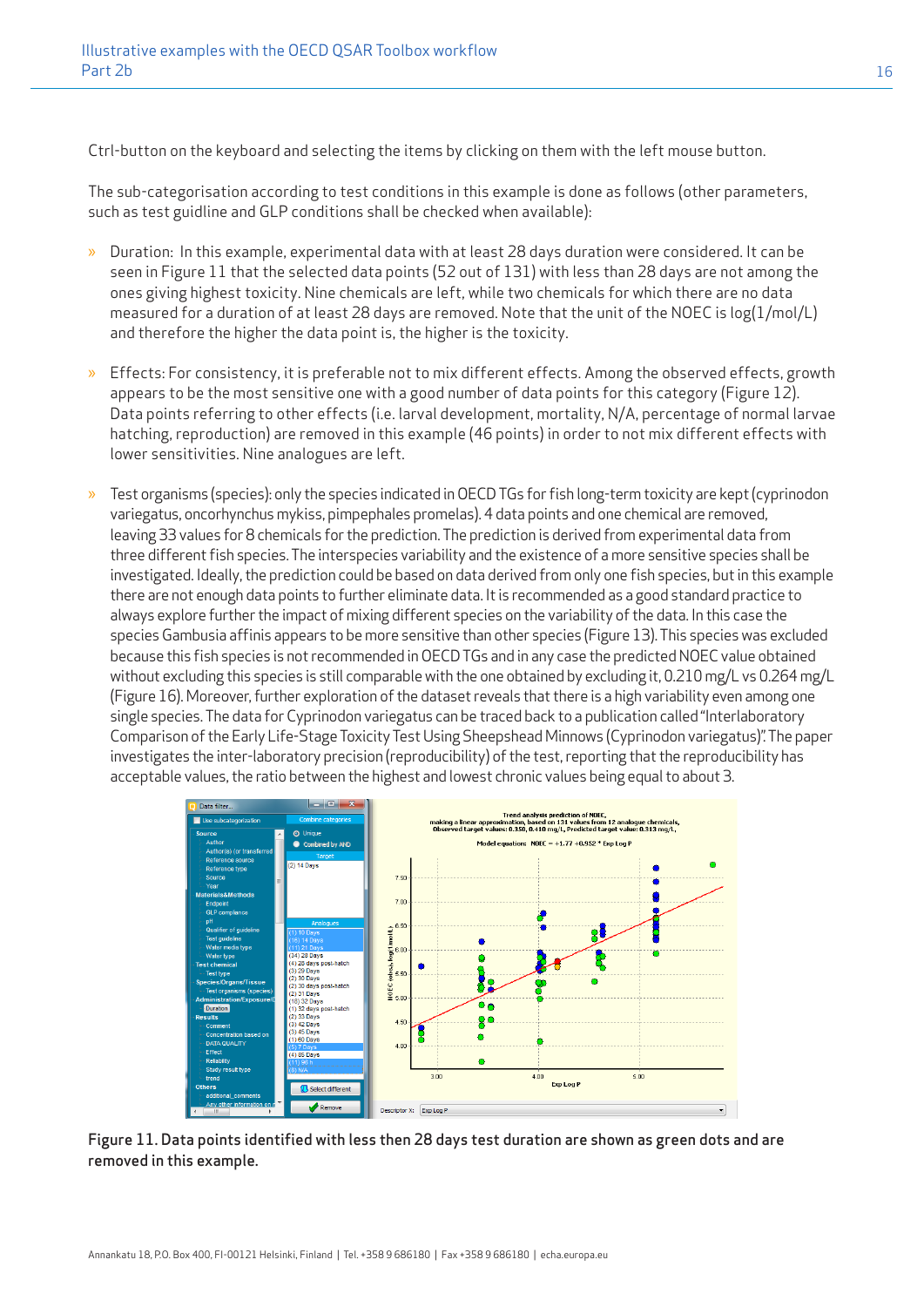

Figure 12. Among the observed effects for this category (listed in the white box on the bottom left of the figure), growth (highlighted as green dots) appears to be the most sensitive one and is used for the trend analysis.



Figure 13. Species not recommended by OECD TGs for fish long-term toxicity (in blue in the white box on the left of this picture) are excluded. Data points derived from tests with Gambusia affinis and Jordanella floridae are highlighted as green dots. These species appear to be more sensitive than other species for this category but they are excluded because not indicated in OECD TGs.

The category now contains discrete, neutral organis chemicals with same functional groups, with test duration equal or above 28 days and growth as the most sensitive effect (Figure 14). Further details on the experimental conditions can be found in the Toolbox but are not described in this document.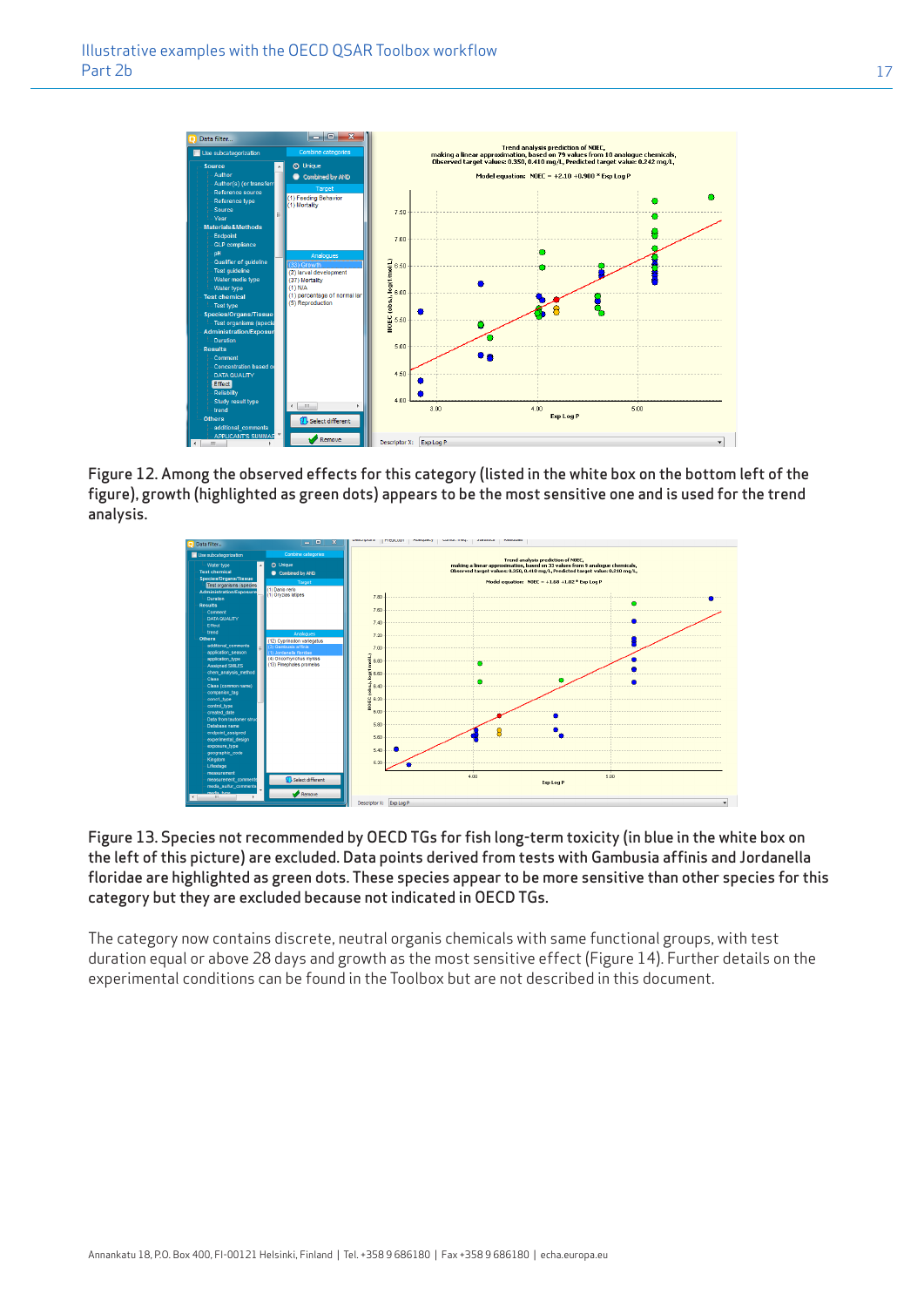

Figure 14. This category contains discrete, neutral organic chemicals with same functional groups, with test duration equal or above 28 days and growth as the most sensitive effect for fish species recommended by OECD TGs for fish long-term toxicity are kept (Cyprinodon variegatus, Oncorhynchus mykiss, Pimpephales promelas).

In conclusion, the variability among data from one species with one effect (growth) for pentachloro benzene (logKow ca 5.2) differ already about 1.0 log units (see Figure 15), and further subcategorisation of the data will not lead to less. Hence, in this example the category is not further reduced to a single fish species.



#### Figure 15. Data points derived from tests with Cyprinodon variegatus are highlighted as green dots and illustrate the variability within one species.

A visual inspection of the chemical structures of the analogues (Figure 16) shows that all members of the series are aromatic chlorides whose structures are very similar to that of the target, in fact most of them differ only in the number of Chlorine atoms and their position. There is also one naphtalenic structure, i.e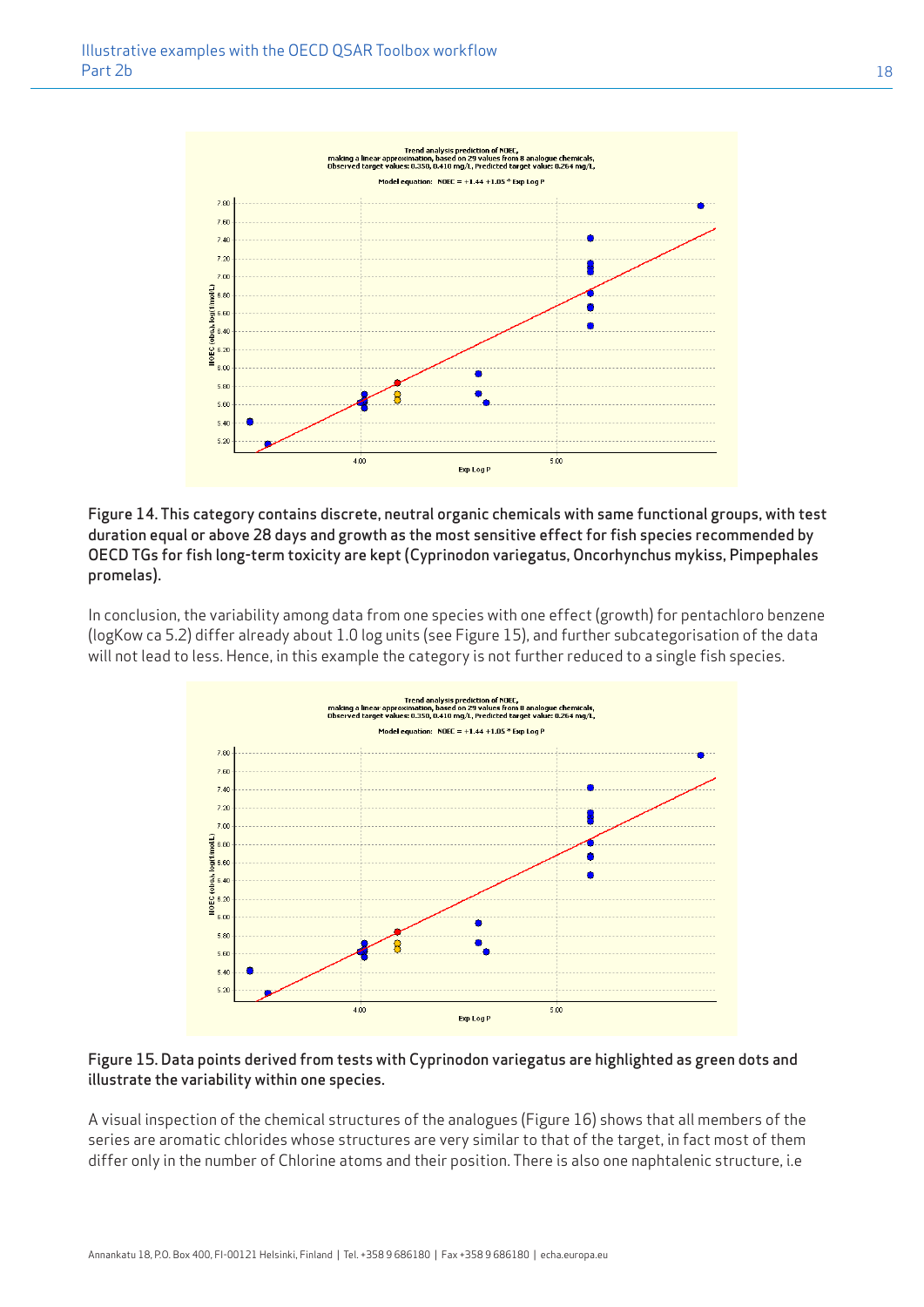the chemical with CAS number 90-13-1, however it was not removed during the categorisation steps. It would be possible to remove this chemical on similarity basis, but given that its toxicity follows the trend and the profilers indicate the same (narcotic) mechanism of the target, the chemical 90-13-1 is kept in the analysis. Moreover, narcotic mechanism is not linked to specific structural groups and is therefore not much dependent on chemical similarity. The differences will influence the log Kow and thus the toxicity.



#### Figure 16. Analogues in the category after subcategorisation according to chemical and endpoint specific profilers and further removing data points according to test conditions as described in the text.

At this point, the analysis is concluded and can be entered in the data matrix by clicking on "Accept prediction". One value per chemical should be used for the prediction to avoid that chemicals with a higher number of data points will have more weight in the final result. To follow a conservative approach, the data usage can be set to "Maximal" (i.e. for each chemical, maximum toxicity value is used for the trend analysis). The predicted value is 0.250 mg/L (Figure 17) and the QSAR Toolbox - as shown in Table 2 - automatically calculates the statistics related to the identified trend.



Figure 17. Trend derived from experimental log Kow values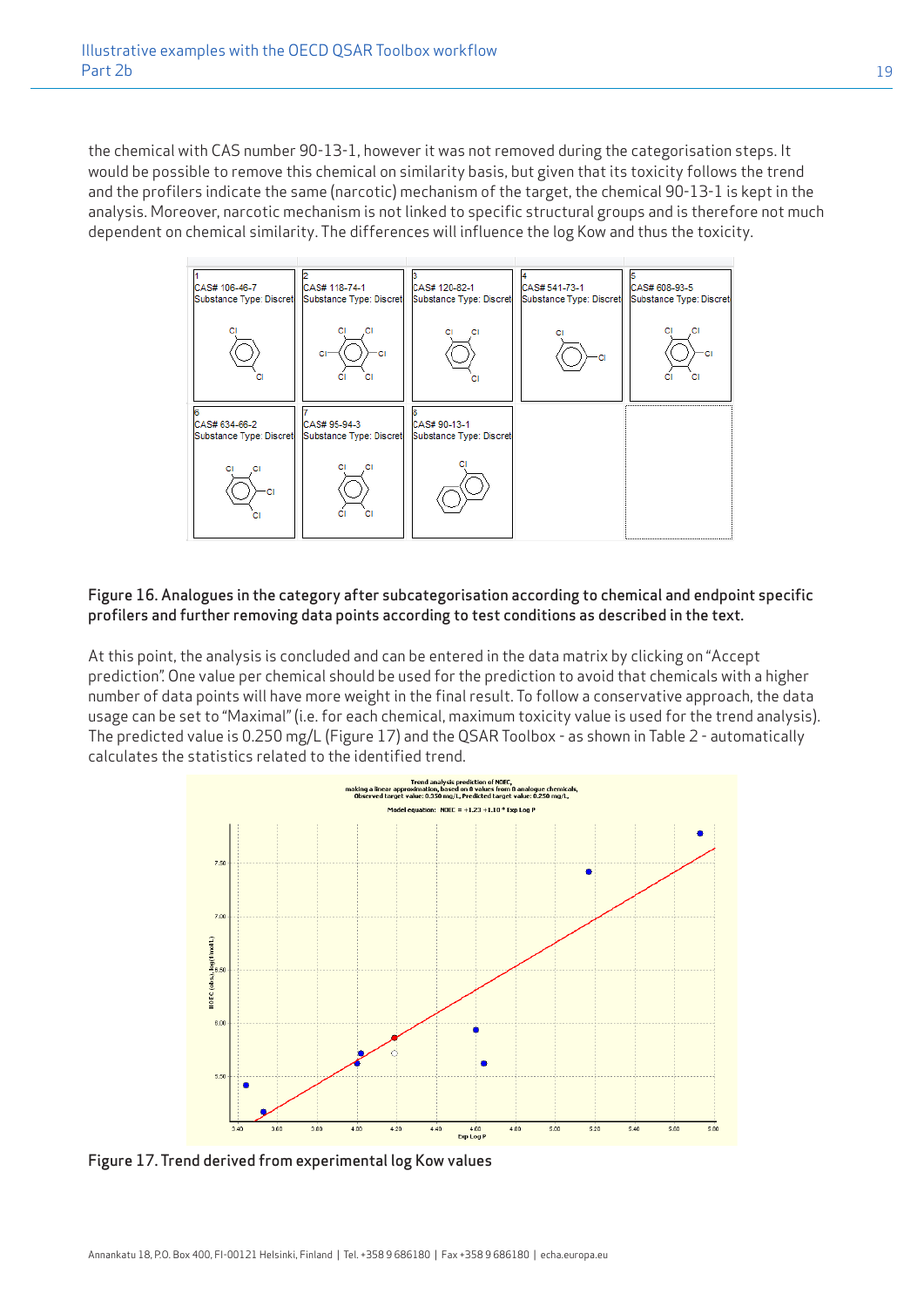#### Table 2 Statistic of the final trend used for the prediction

| Statistical characteristics                         | <b>TA</b> model    |
|-----------------------------------------------------|--------------------|
| Number of data points, (N)                          | 8                  |
| Coefficient of determination, (R2)                  | 0.829              |
| Adjusted coefficient of determination, (R2adj)      | 0.801              |
| Coefficient of determination - leave one out, (Q2)  | 0.711              |
| Coefficient of correlation for external set. (r2)   | ÷.                 |
| Sum of squared residuals, (SSR)                     | 1.11               |
| Standard deviation of residuals, (sN)               |                    |
| Sample standard deviation of residuals, (s)         | 0.431              |
| Fisher function, (F)                                | 29.2               |
| Fisher threshold for statistical significance, (Fa) | 9.35               |
|                                                     |                    |
|                                                     |                    |
| b <sub>0</sub>                                      |                    |
| - model descriptor                                  | Intercept          |
| - coeff, value                                      | 1.23               |
| - coeff. range                                      | ± 2.23             |
| - significance                                      | No                 |
| - max. covariation                                  | $0.994$ (vs b1)    |
|                                                     |                    |
| b1                                                  |                    |
| - model descriptor                                  | Exp Log P          |
| - coeff, value                                      | 1.10               |
| - coeff. range                                      | ± 0.50             |
| - significance                                      | Yes                |
| - max. covariation                                  | $0.994$ (vs $b0$ ) |

Table 3 summarises the values used to derive the trend.

#### Table 3 CAS number, name, experimental log Kow and NOEC of the analogues used for the prediction

| <b>CAS</b> number | <b>Name</b>                | <b>Experimental log Kow</b> | <b>Experimental</b><br><b>NOEC (28d,</b><br>growth) [mg/L] |
|-------------------|----------------------------|-----------------------------|------------------------------------------------------------|
| 106-46-7          | 1,4-dichlorobenzene        | 3.44                        | 0.565                                                      |
| $541 - 73 - 1$    | 1,3-dichlorobenzene        | 3.53                        | 1.000                                                      |
| $90-13-1$         | 1-chloronaphtalene         | 4.00                        | 0.390                                                      |
| 120-82-1          | 1,2,4-trichlorobenzene     | 4.02                        | 0.350                                                      |
| 634-66-2          | 1,2,3,4-tetrachlorobenzene | 4.60                        | 0.250                                                      |
| $95 - 94 - 3$     | 1,2,4,5-tetrachlorobenze   | 4.64                        | 0.520                                                      |
| 608-93-5          | 1,2,3,4,5-pentachlorobenze | 5.17                        | 0.095                                                      |
| 118-74-1          | 1,2,3,4,5-esachlorobenze   | 5.73                        | 0.005                                                      |

Data quality also needs to be addressed before accepting the predicted 28 days NOEC value (0.250 mg/L) by checking the metadata and underlying data of the original reference of each data point used for the prediction (not shown in the example). The QSAR Toolbox includes data as they are donated without further curation. This step has not been performed for the current example.

#### REPORT AND CATEGORY SUMMARY

At the end of the process, the user can decide if the result is satisfactory. Once the prediction is accepted for reporting, the "report" module of the QSAR Toolbox gives the possibility to semi-automatically generate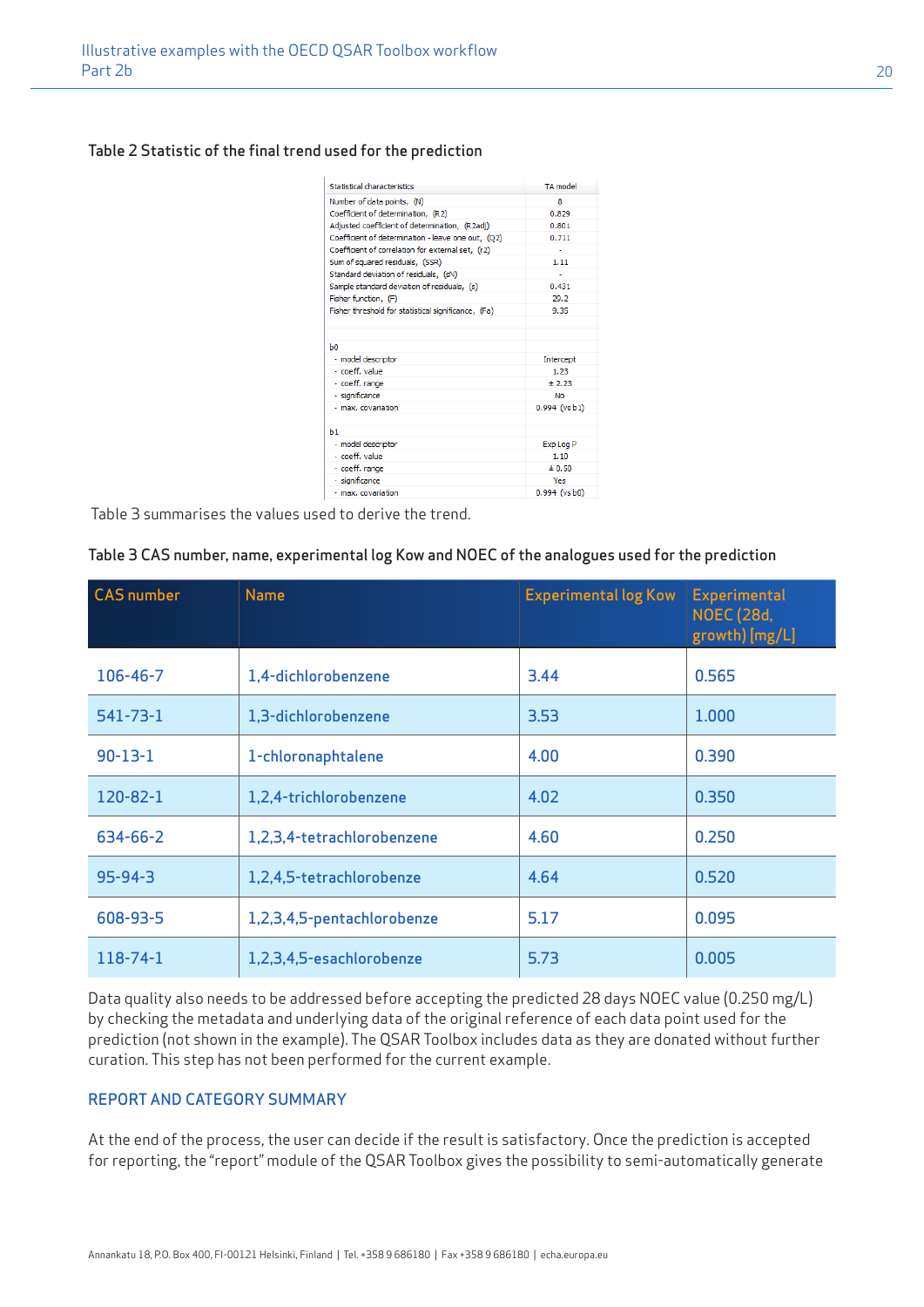a standalone file to record the result with a pre-defined template, providing information on the modelling procedure (applicability domain, information about the group members, etc.). To generate a report for the prediction, the user has to open in the module "Report" the Predictions in the window "Available data to report" by double clicking, selecting the specific prediction, and then clicking the button "Create". Alternatively, the user can generate a report directly from the data matrix by hovering over the prediction and clicking the right mouse button. Selecting "Report" from the pop-up menu will generate a report, selecting IUCLID can be used to produce and attach a report directly to a IUCLID template file. The prediction can be reported as a "QSAR" study type.

The report also contains manually editable fields that the user should fill to justify the procedure that was followed (i.e., category definition, hypothesis, and description). Here, we summarise some of the considerations needed for the assessment of the category and the prediction. They are based on good practices and expert judgement and are not hard-coded in the QSAR Toolbox as such. To support and justify the category hypothesis, it is highly recommended to also include a data matrix (not shown in this example) reporting physico-chemical, fate and other (aquatic) toxicity properties of the category members.

#### a. Category definition

A category of 9 analogues (a target and 8 source chemicals) is defined for the purpose of data-gap filling of fish long-term toxicity (as 28 days NOEC for growth). The analogues are shown in Figure 17. In this example, considerations on impurities are omitted. For REACH substances, impurities need to be analysed and discussed.

**b.** Hypothesis for grouping chemicals

The working hypothesis is that the selected analogues can be grouped together for the prediction of fish long-term toxicity. The hypothesis is based on the profilers outcome which support the assumption that the analogues share the same mode of action for aquatic toxicity – the non-polar narcotic effect.

- c. Category description
- The category members are phenyl chlorides and a naphtyl chloride with variable number and position of the chlorine atoms. The category members do not present any additional functional groups. For each analogue, a NOEC value for fish growth in long-term exposure is available. The NOEC values are expressed in mg/L.
- The covered hydrophobicity range in terms of log Kow is between 3.44 and 5.73 (based on log Kow experimental values available in the QSAR Toolbox). The log Kow of the target chemical is 4.19 (experimental) or 3.93 (calculated). The two values are similar to each other and both fit in the range defined by the eight analogues. Solubility covered by the analogues is from 0.344 to 104 mg/L. (based on calculated solubility values available in the QSAR Toolbox). We acknowledge the range is broad but the trend looks consistent over the whole range. The solubility for the target is 26.1 mg/L (calculated). The value fits in the range defined by the analogues. Chemicals tested above their water solubility were removed too. The molecular weight of the target is 181 Da and fits into the range defined by the analogues (from 147 to 285 Da).
	- d. Strategy used (data-gap filling method)

Predicted Value (NOEC 28d)= 0.250 mg/L Quantitative trend analysis. The regression equation is: NOEC = 1.23 + 1.10\* Exp log Kow.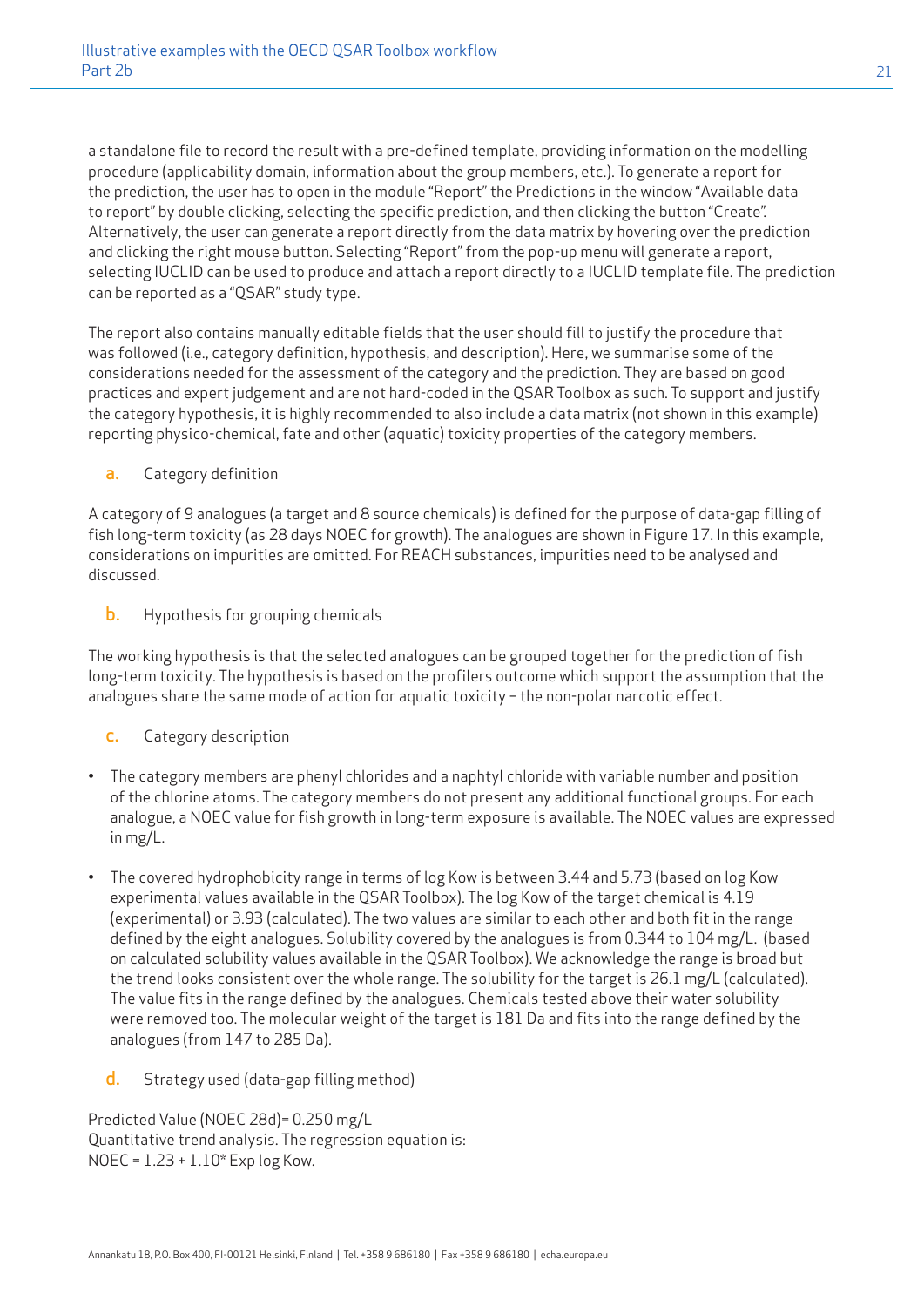The NOEC is presented in log (1/NOEC mol/L). Number of data points  $(N) = 8$ Statistical characteristics of the model (exhaustive list in Table 2) Coefficient of determination (R2) = 0.829 Coefficient of determination, leave-one-out (Q2) = 0.711 Sum of square residuals (SSR) = 1.11 Sample standard deviation of residuals  $(s) = 0.431$ Mechanistic explanation and applicability domain: provided at points b and c, respectively.

#### ADDITIONAL WEIGHT OF EVIDENCE CONSIDERATIONS AND CONCLUSIONS

Read-across can provide additional confidence to the prediction within a weight of evidence context. Looking at the analogues with relevant data selected for the trend analysis, the structurally closest structure to the target with relevant long-term toxicity studies is the 1,2,4-Trichlorobenzene (CAS 120-82-1), which has the same amount of chlorine atoms and only differes in the position of the Chlorine atoms (structural isomer). This chemical has a NOEC of 0.350 mg/l and can be used as a source in a one-to-one read-across in a weight of evidence context (not shown in this example).

There is an OECD 204 (Fish, Prolonged Toxicity Test) study available for the target, conducted by the Ministry of the Environment in Japan (1997), with a result of 0.35 mg/L (Oryzias Latipes NOEC mortality at 14 days). Although sometimes referred to as a long-term study, it does not cover the REACH standard information requirement on its own. However, it can be used in a weight of evidence approach. The other available value (NOEC>0.41 mg/L) was taken from an unpublished report of the German Federal Health Office (Danio Rerio feeding behavior at 14 days) and thus it is not possible to assess the reliability of the study.

The trend analysis using 8 structurally similar chemicals resulted in a 28 days growth NOEC of 0.250 mg/L.

The lowest NOEC is the one predicted by the trend analysis (0.250 mg/L) and, following a conservative approach, this is the value selected. In addition, the result is supported by the experimental NOEC value of the closest analogue 1,3,5-Trichlorobenzene (0.350 mg/L) and by the experimental NOEC value at 14 days (0.35 mg/L).